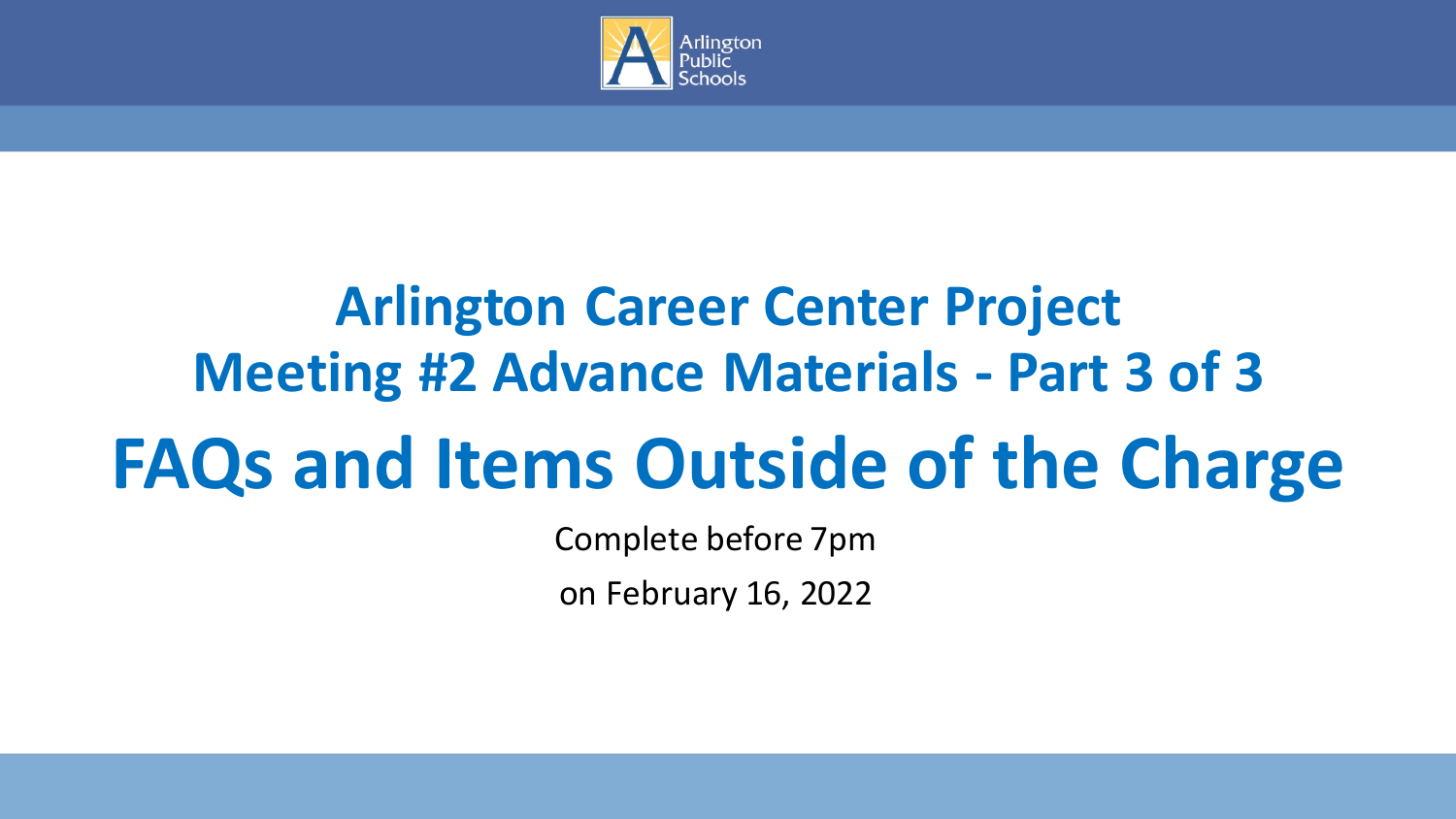

| <b>Topics Raised</b>                                                                                                                                           | <b>Responses found in</b><br><b>Feb. 11 Advance Materials</b>                                                                                      |
|----------------------------------------------------------------------------------------------------------------------------------------------------------------|----------------------------------------------------------------------------------------------------------------------------------------------------|
| Use PRFC Principals of Civic Design to<br>review and discuss<br>• preliminary site plan diagram and<br>• introduction to multimodal<br>transportation analysis | Part 1 of 3 - Summary of Meeting #1<br><b>Discussion Guide</b><br>• Part 2 of 3 - Background and Revised Site<br><b>Design and Massing Concept</b> |
| • Related Questions<br>• Clarifying Info and<br>• Issues Outside of the ACC Charge                                                                             | • Part 3 of 3 - FAQs and Items Outside of<br><b>Charge</b>                                                                                         |

Each meeting invites input via discussion guide, public comment and questions to [engage@apsva.us.](mailto:engage@apsva.us)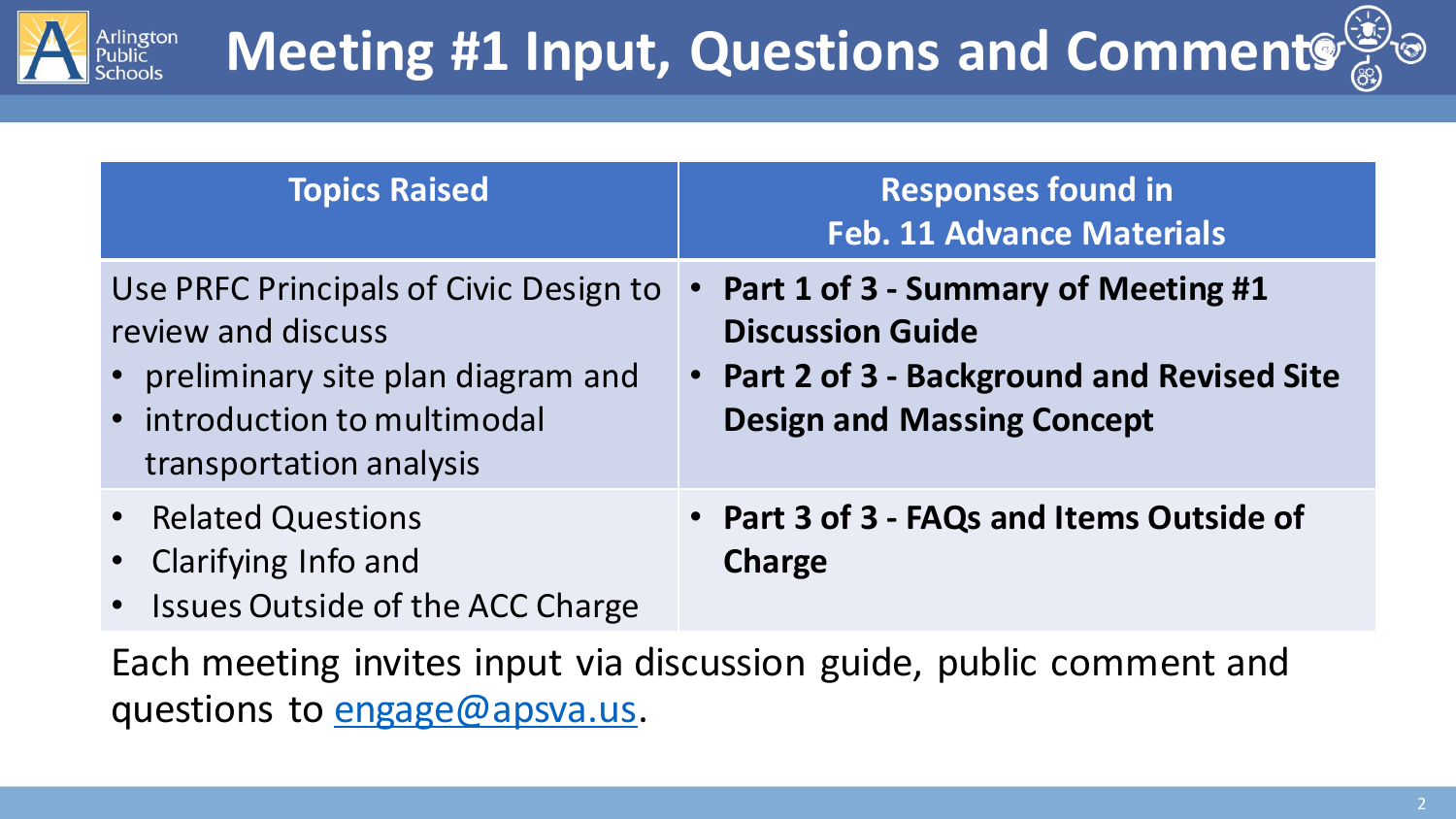

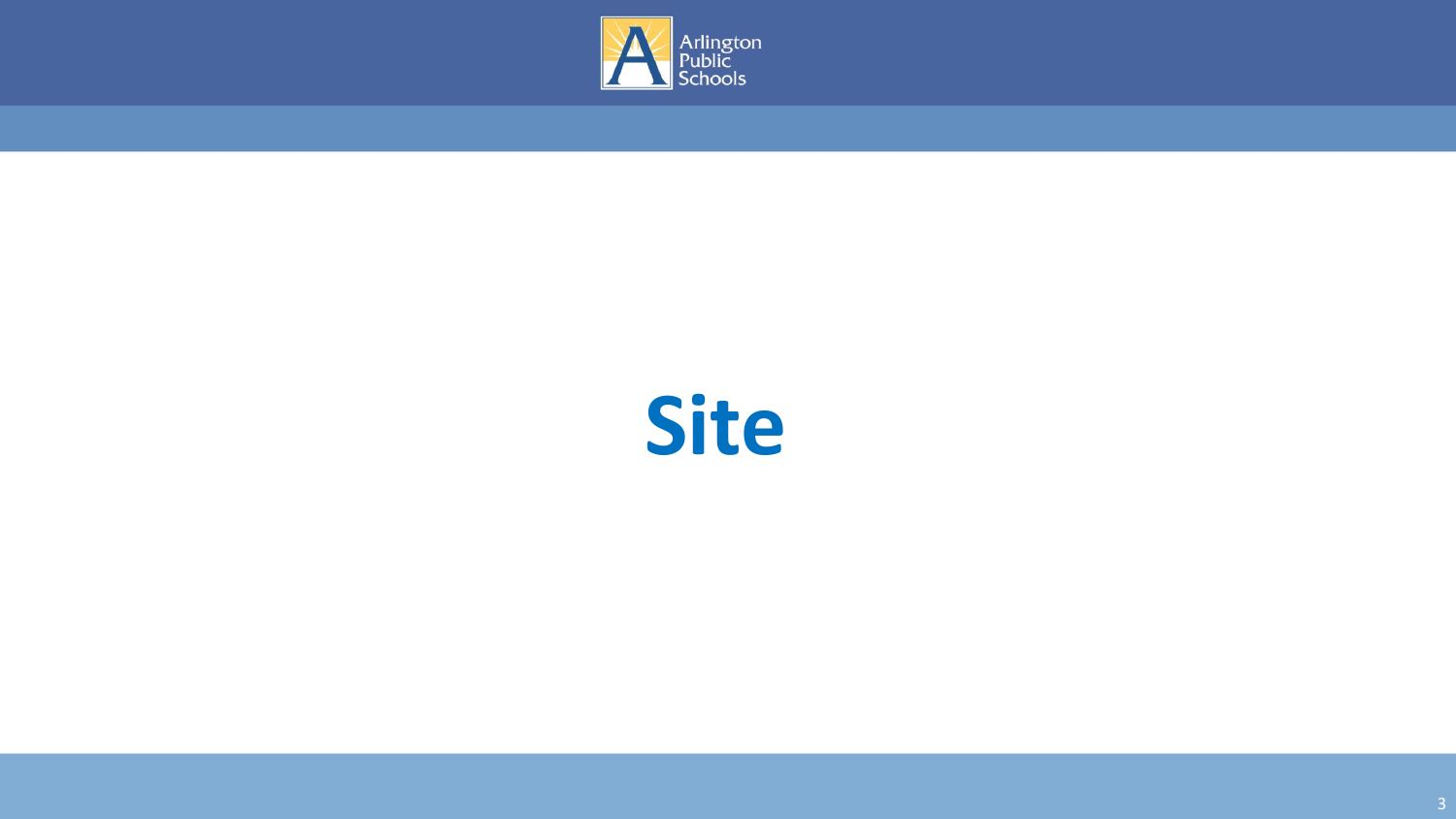

Half the building is under S-3A zoning while the other half is under the Columbia Pike Form Based Code. How does this affect massing? Response:

Since the entire Arlington Career Center campus is zoned S-3A, the Form Based Code does not apply. Section 102 of the [code](https://arlingtonva.s3.dualstack.us-east-1.amazonaws.com/wp-content/uploads/sites/31/2016/12/Dec-2016-N_FBC-Update.pdf) clearly identifies the zoning designations that are eligible.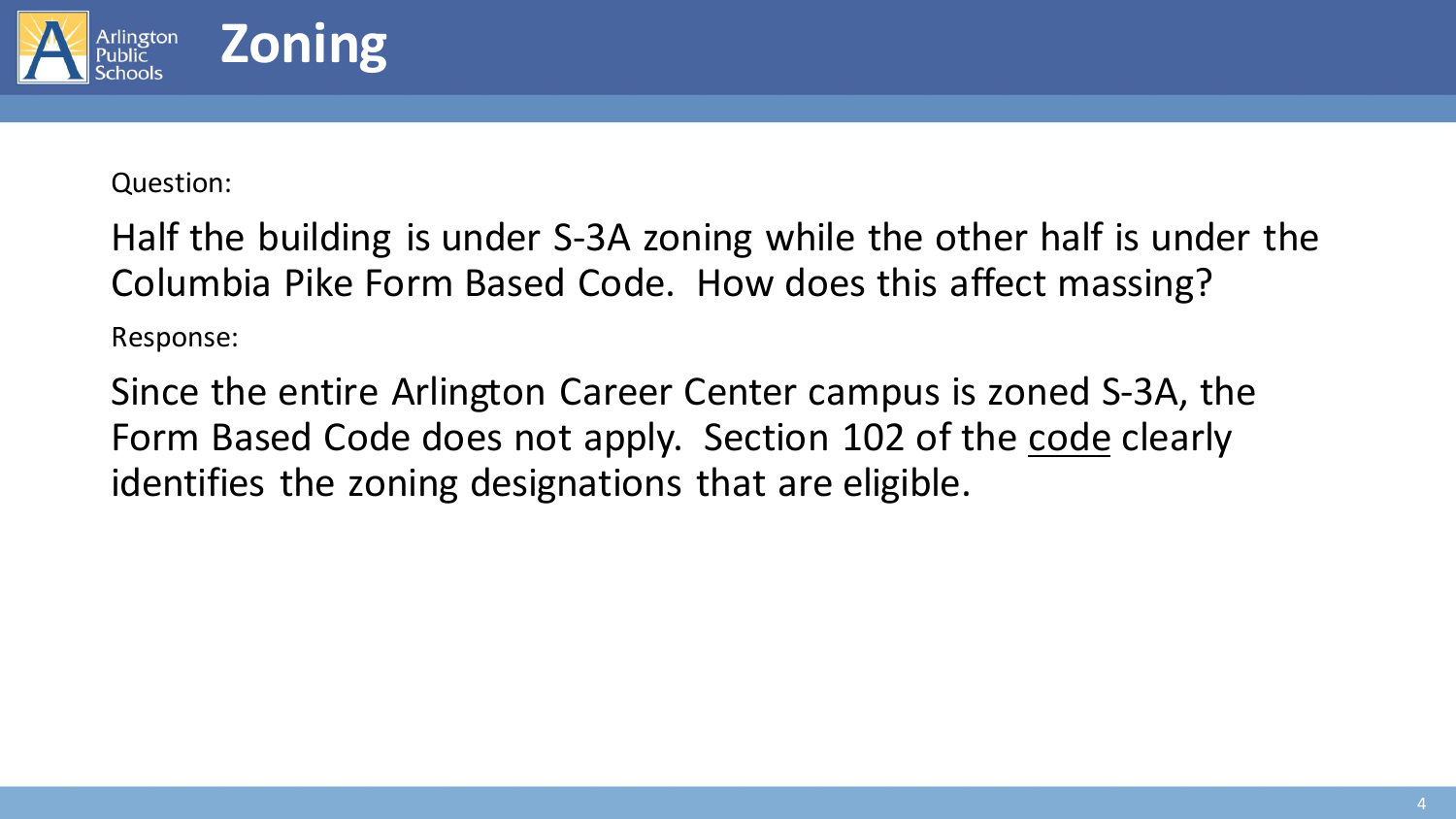

## **Grade of Site**

#### **Grade of Site**

Question:

What is the grade of the Career Center site?

Response:

The site itself has a gentle slope with the greatest differential at 14 feet from North to South

#### **Shadow from Building**

Question:

How much of the site will be in the shadow of the new Career Center building?

Response:

A shadow study is planned and will be shared when available.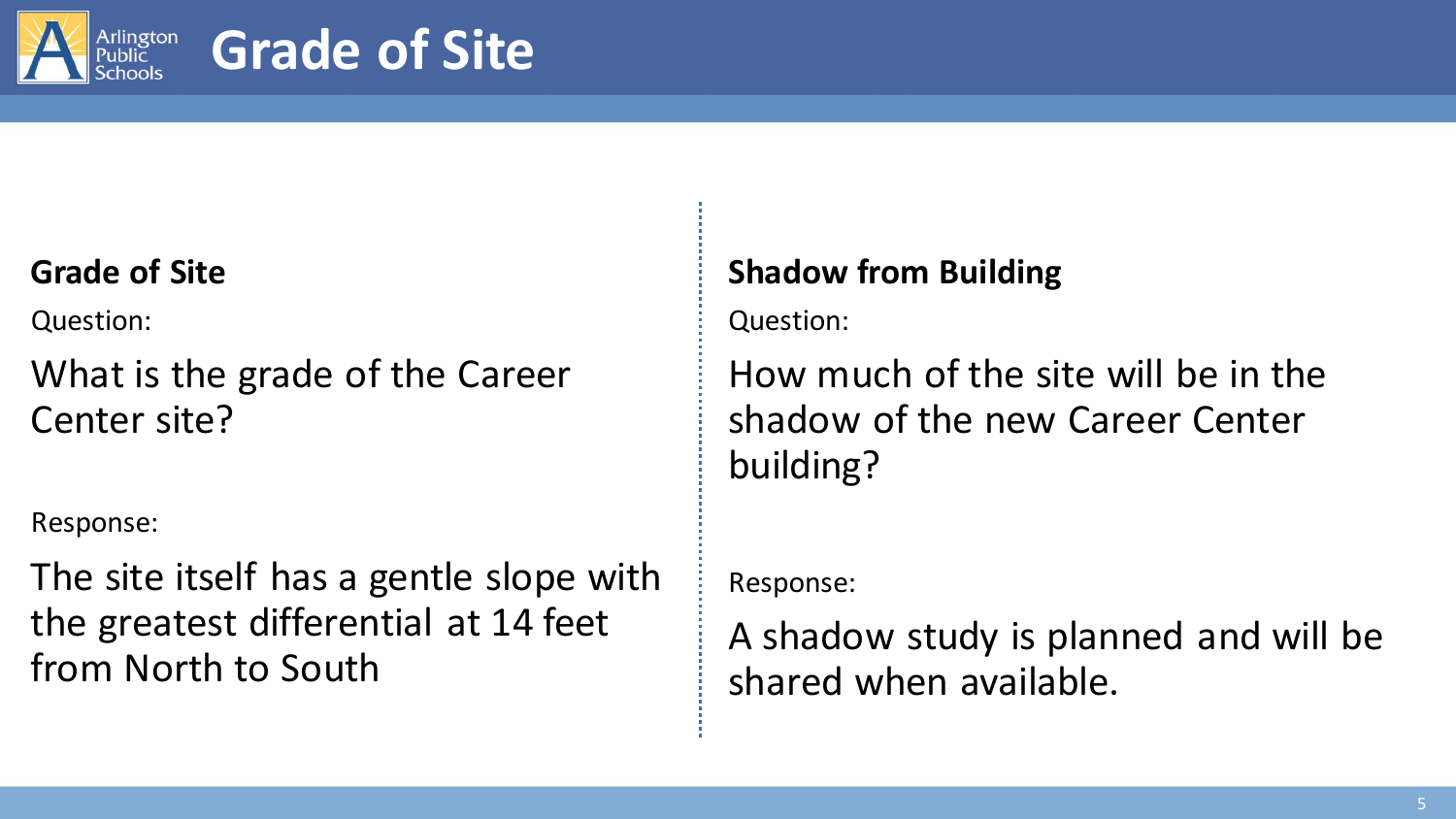



What will the field space be appropriate for?

Response:

The Green space will be used for structured physical education classes during the  $\mathop{\mathsf{sfiool}}$  day. After school, the green space may be used by the community for casual, informal, or drop -in use and scheduled County programs. The County programs may include Elementary School age practices and non -athletic activities like outdoor yoga. As an option school, the facility is not required to have a regulation size field to host sporting events. There are currently no plans for fixed bleachers or for lights on the field at this stage of the planning process.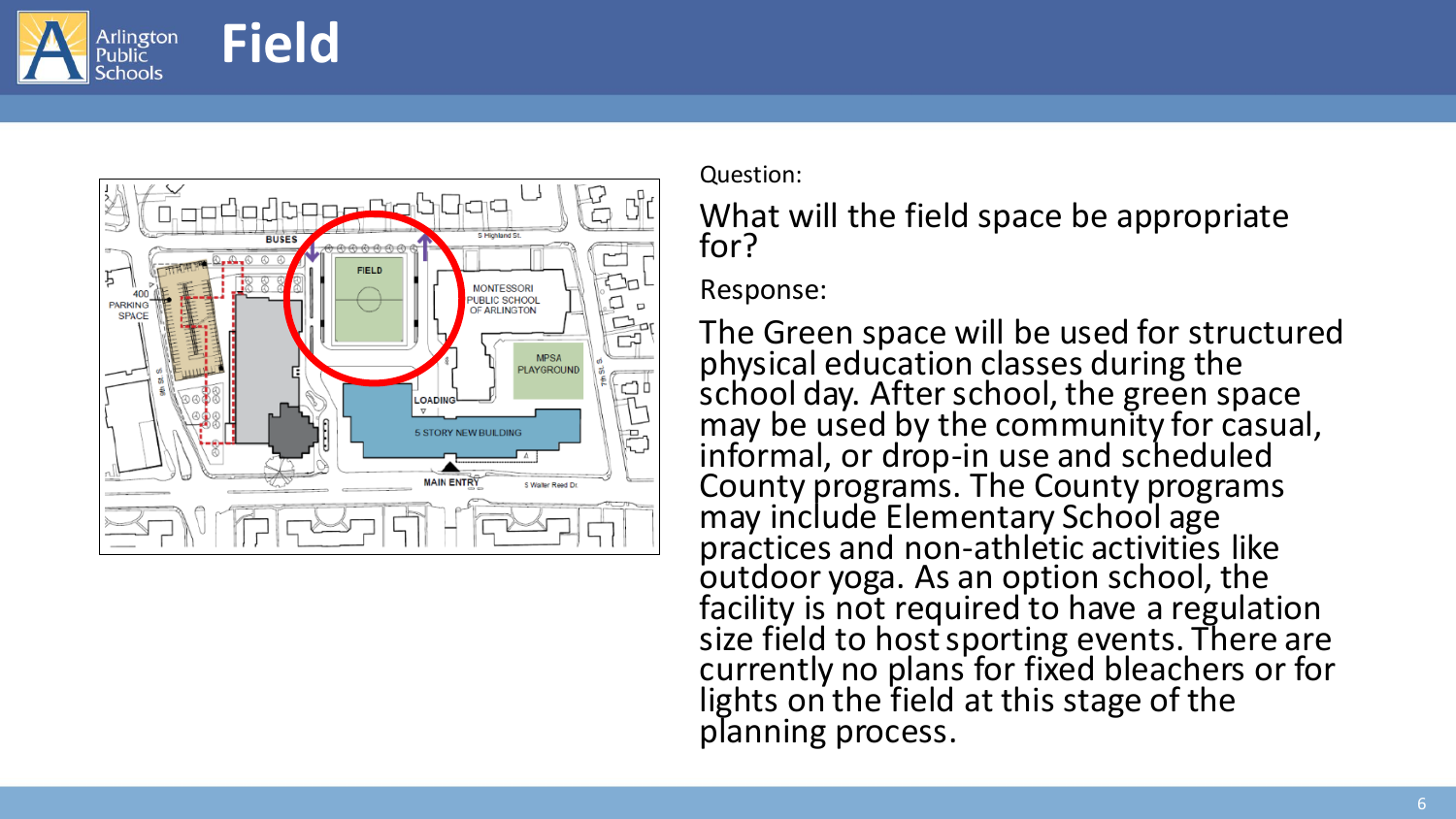

## **Field – Sharing Between Schools**



Question:

What are the field sharing plans for ACC and **MPSA** 

#### Response:

The proposed field will be used primarily to support the instructional needs of the new ACC building. Field sharing between the new ACC and MPSA could be possible if the logistics could be adequately resolved. MPSA will have its own dedicated play areas immediately adjacent to the building. These play areas will be redeveloped prior to the start of construction of the new ACC building and could include a synthetic turf area.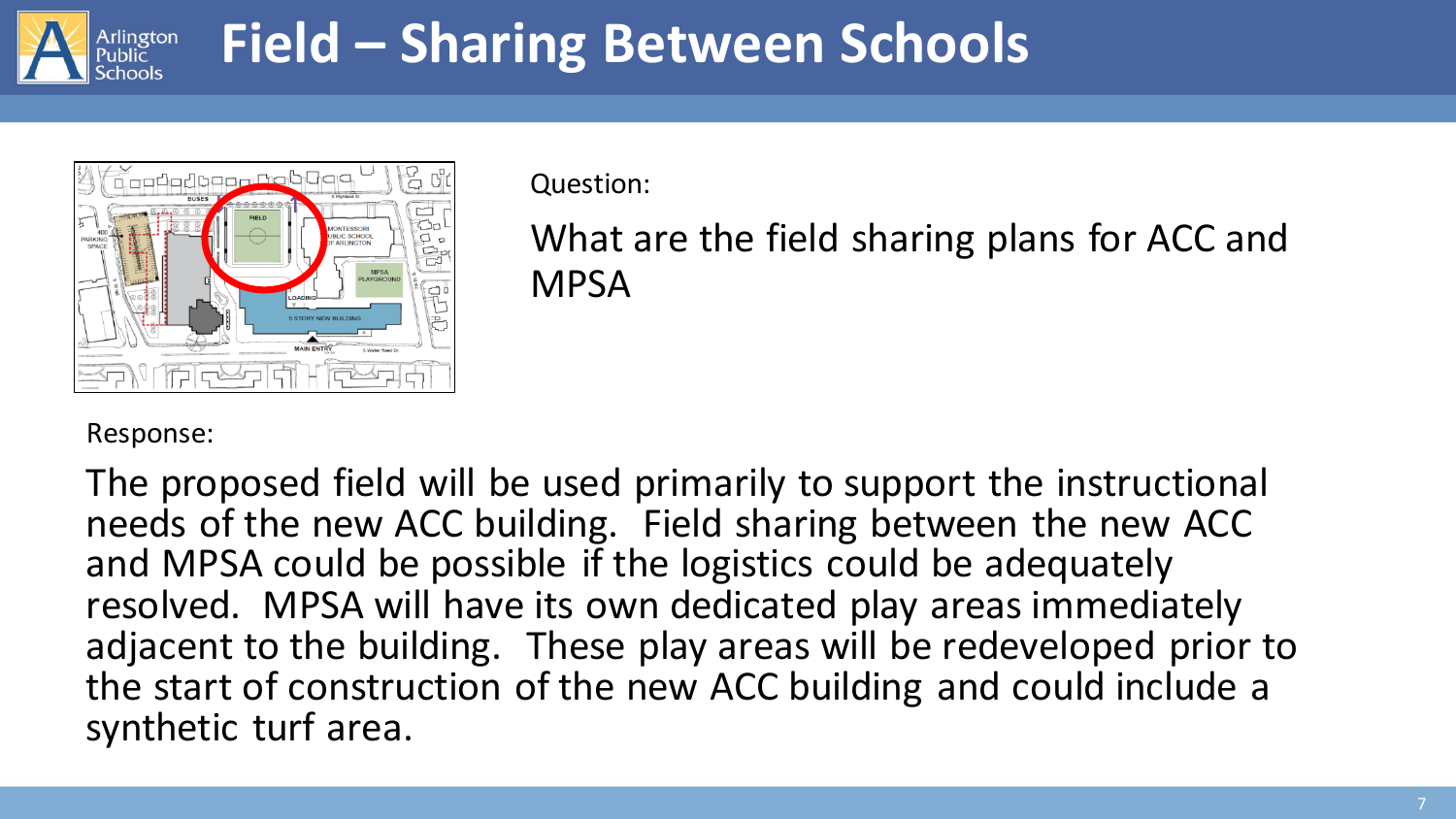

## **Outdoor Spaces**

#### **Covered Walkway**

Question:

Is it possible to have a covered walkway from the parking garage to the new Career Center building?

Response:

APS will prioritize a safe walk to each of the buildings on the site. There is no plan for a covered walkway at this time.

### **Outdoor Dining Space**

Question:

Will there be outdoor space for dining? Response:

Outdoor dining space is not a specific instructional requirement identified in the approved educational specifications; however, it is a preference that will be explored as the building design progresses.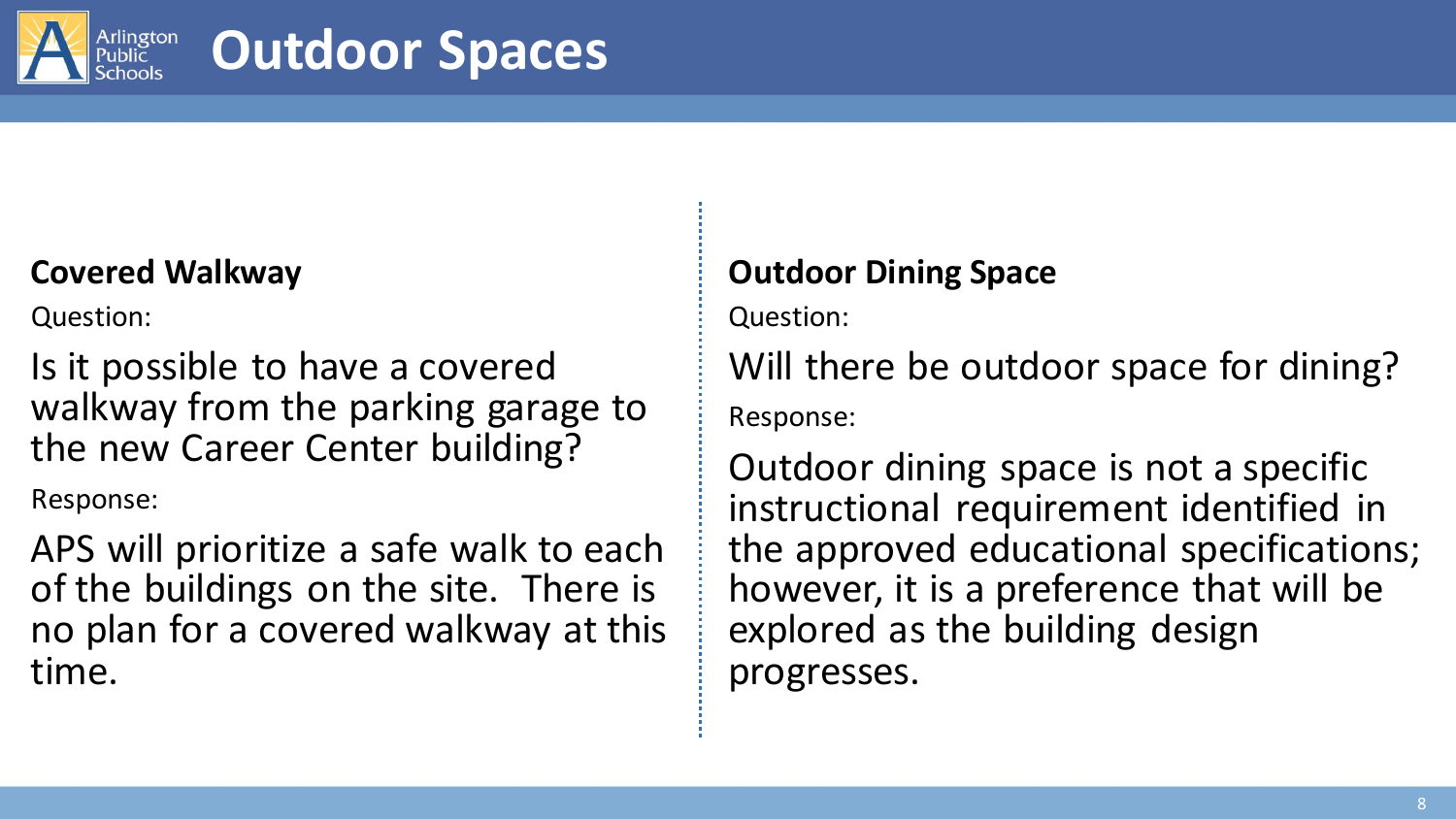

# **Building**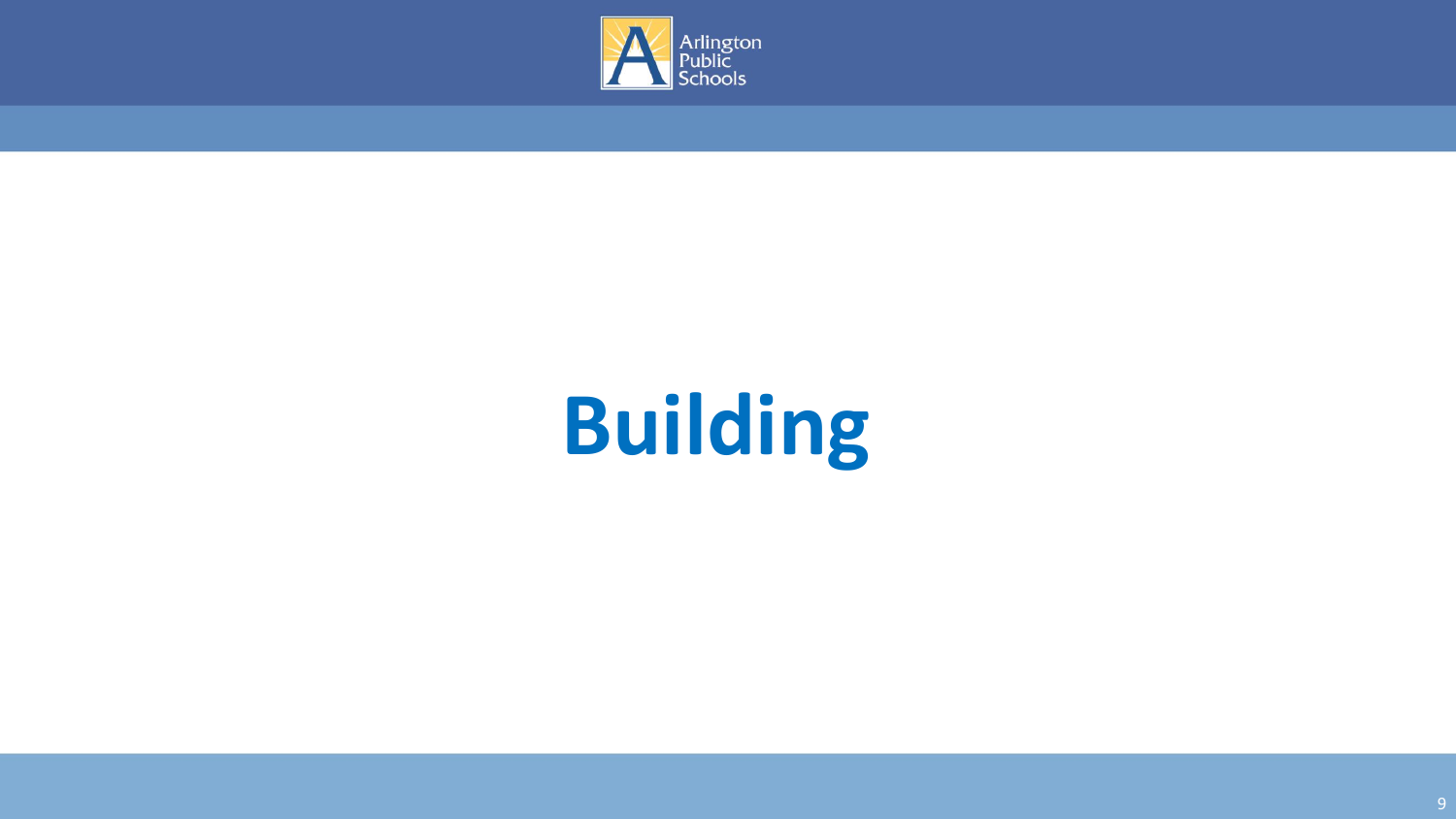

## **Preliminary Proposed Building Height**

#### Question:

How tall will the new Career Center building be at 7th Street and Walter Reed Drive?

Response:

The preliminary site plan shared at meeting #1 proposed a 5-story building along S Walter Reed Dr. that stepped down to 2-story portion adjacent to 7th St S.

#### **Massing View from MPSA**

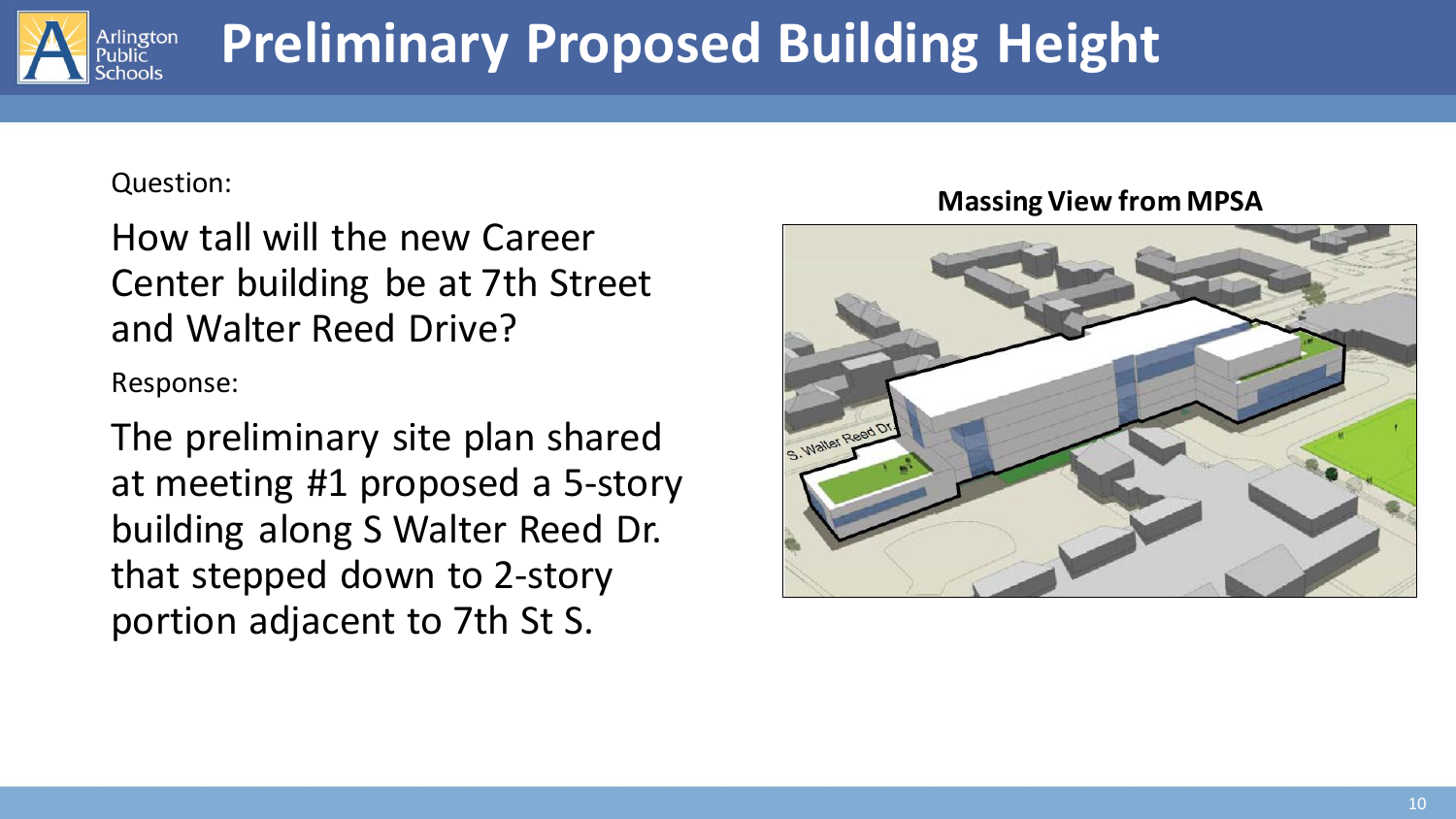

#### **Main Entrance**

Question:

What does "main entrance" mean?

Response:

The "main entrance" refers to the buildings primary entrance, where all visitors are required to enter, and labeled Door #1. For example, The existing ACC main entrance faces the parking lot. All APS high schools have entrances around the building. Every entrance is planned with universal design and accessibility.

### **Programming inside building**

Question:

How will different groups of programs be clustered for flow in the building?

Response:

This information will come later and be shaped by instructional preferences and requirements, and the placement of specific classrooms. The design team will use feedback from ACC staff for program adjacencies to the greatest extent possible within the constraints of the building area.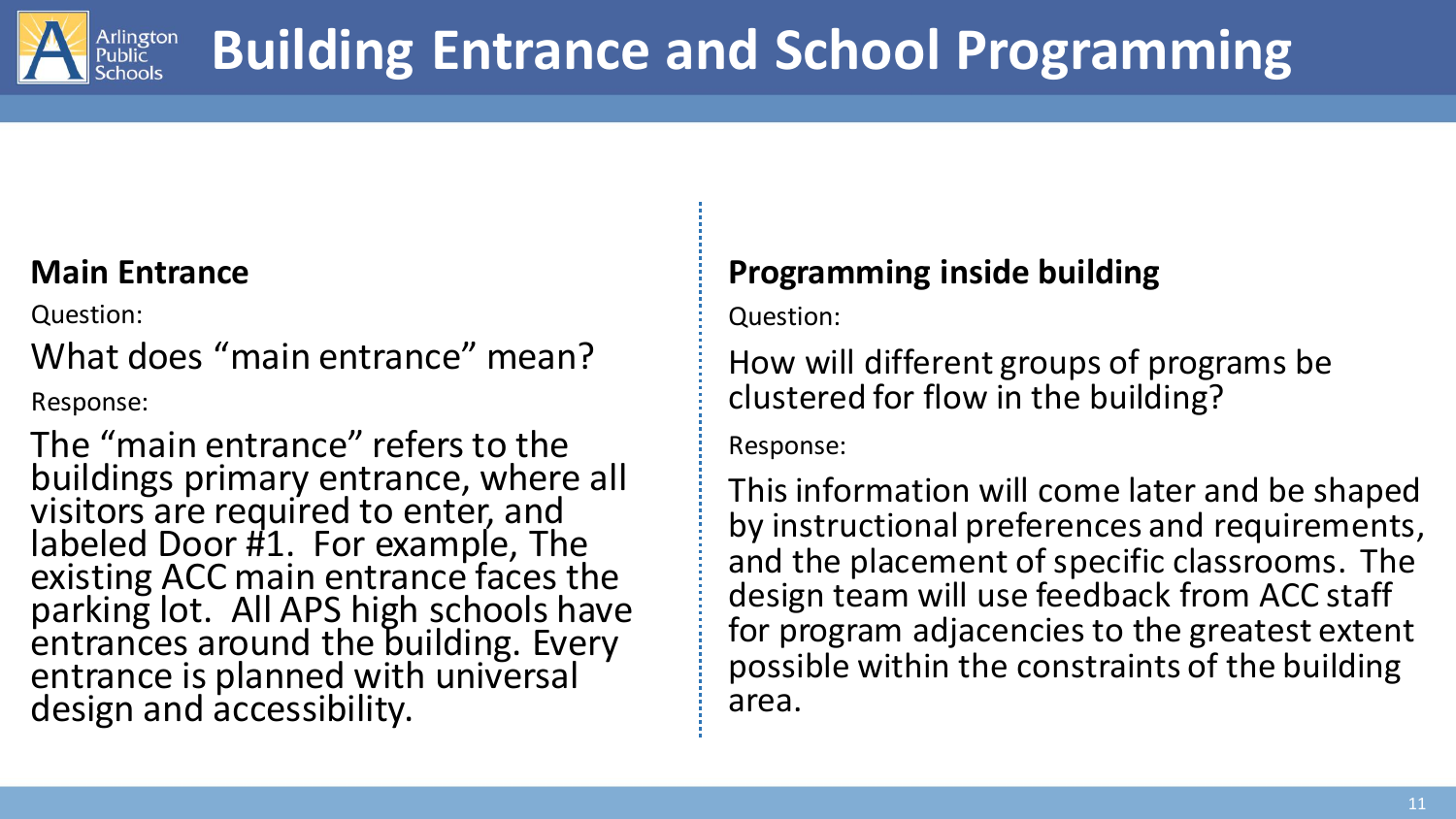

Can you show the location of programs within the new building? What will be on the street front?

Response:

The exact location of individual programs will evolve as the design progresses and will be led primarily by the instructional needs of the new facility. Some elements require ground floor access (e.g., auto tech, childcare, animal grooming) and other programs would prefer ground floor access because of their need to be accessible to the community (e.g., barbering, cosmetology, and culinary arts). As many programs as possible will be placed on the ground floor to provide direct access to those programs.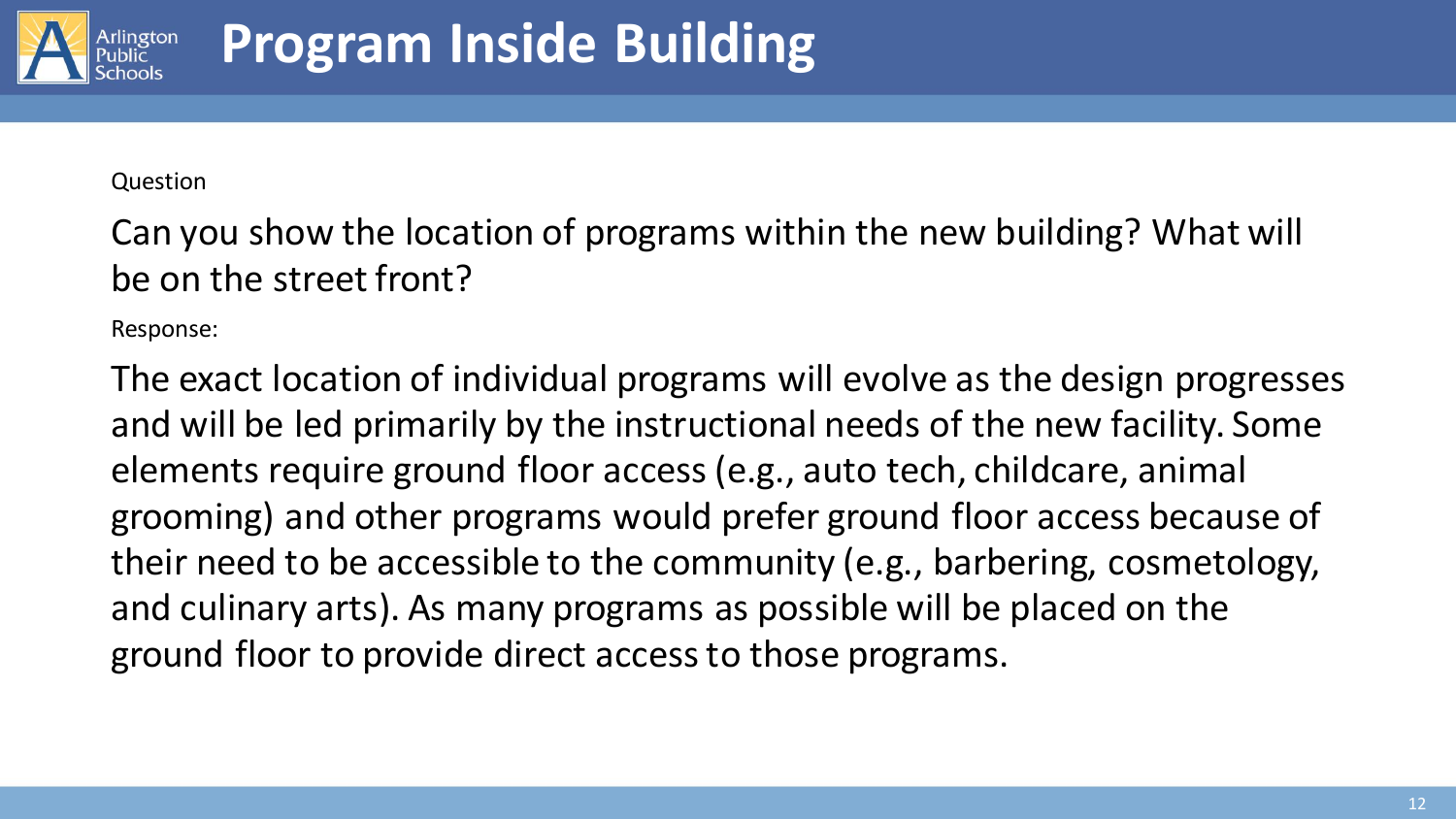

## **Outdoor Spaces**

#### **Rooftop spaces**

Question:

Will there be rooftop common areas? Will they be accessible to the public?

Response:

Rooftop open spaces will likely be available to the public only through organized programs outside of daytime school hours as with other school facilities since access will be through the school.

### **Play space for childcare**

Question:

Will there be a playground for ACC's childcare program?

Response:

Outdoor play space is required for licensing of childcare facilities. Its location has yet to be determined and could be at grade or on a roof terrace. Details will be worked out as the design progresses.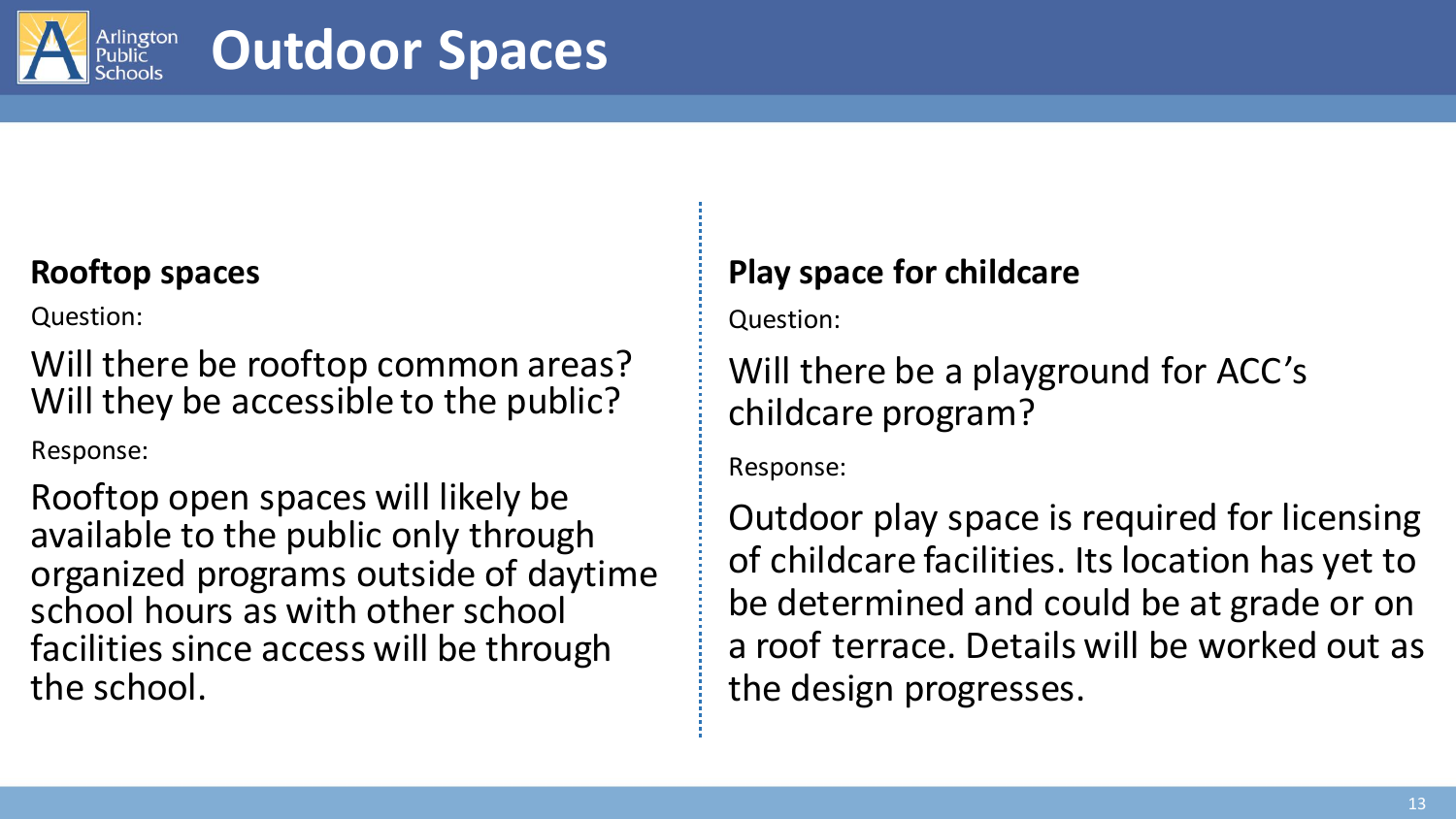

# **Transportation**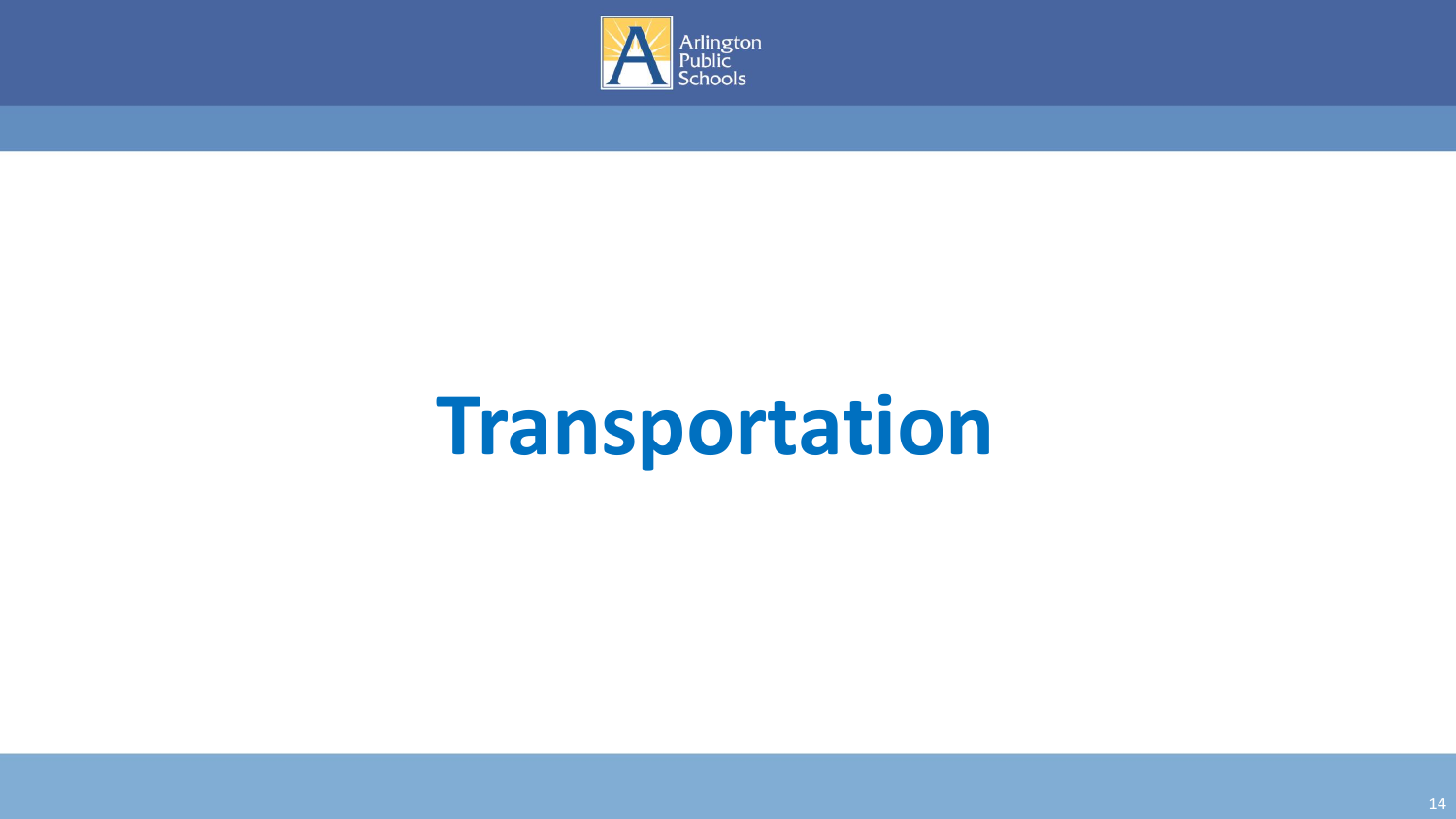

What is the Complete Streets Project on Walter Reed and how is it integrated into the project?

Response

The timing for both projects allow for better integration and the ACC project will use the street cross section established part of the Complete Streets project to help set the location of the face of building along Walter Reed. A generous sidewalk and planting area will be provided along the school to integrate with the multimodal improvements along Walter Reed. Additional details and information will be provided as the projects develop and the design teams coordinate their efforts.

- Signalization of 9<sup>th</sup> and Walter Reed will make the intersection safer and could improve turning safety for school Busses
- Improved pedestrian crossings
- Protected bike lane will provide improved bicycle access for all age groups and ability levels
- Improved transit facilities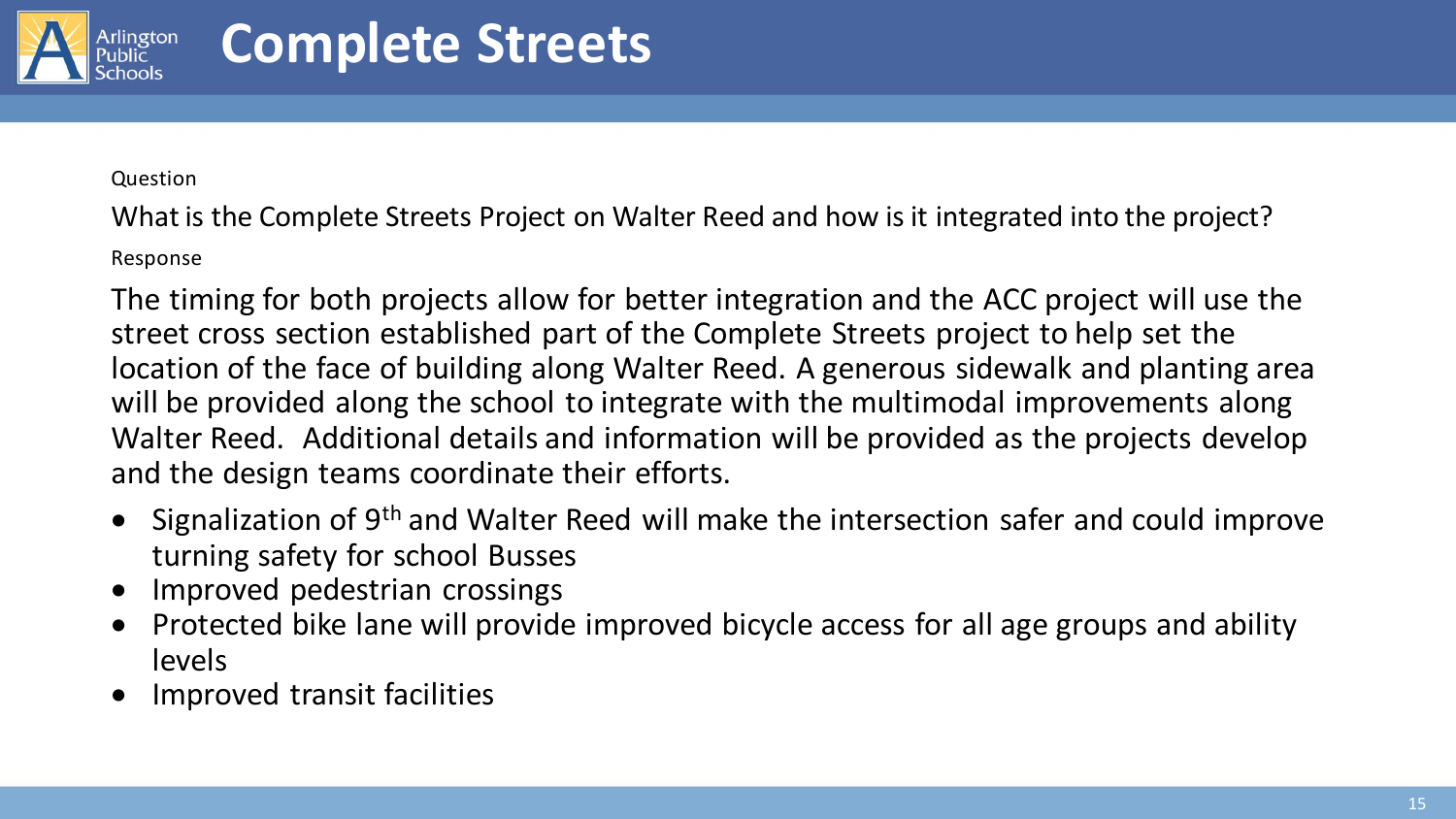

### **Walter Reed**

#### **Walter Reed Pick-Up and Drop-Off**

Question:

Will there be space for pick-up and dropoff (PUDO) on Walter Reed Drive in front of the building? Can APS take back part of Walter Reed either for PUDO or for additional setback from the street?

Response:

APS will work with the Arlington County Department of Community Planning, Housing and Development to plan for curb uses along Walter Reed Drive.

#### **Bus Exit via S. Walter Reed Drive**

Question:

Can the buses go through the site to South Walter Reed Drive instead of departing on South Highland Street?

#### Response:

APS is exploring this possibility as part of the design process. It is an option at this point and will be a subject of discussion at an upcoming BLPC/PFRC meeting.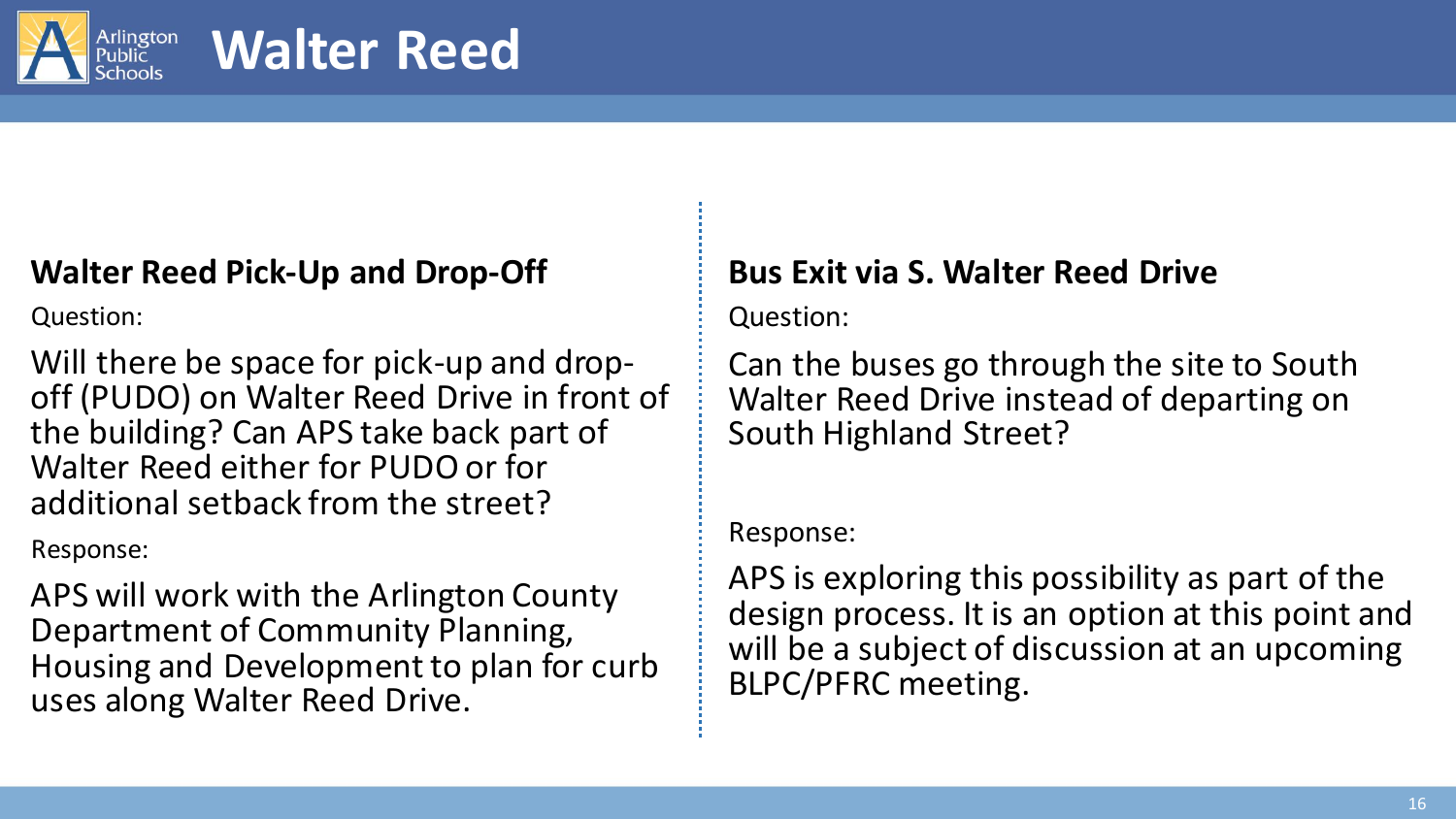

#### **Bus Routes**

Question:

Could APS please show the bus and car routes across the site and show the separation by timing?

Response:

This information will be explained in detail in the Multimodal Transportation Analysis (MMTA) document. APS is developing a summary to provide as part of an upcoming BLPC/PFRC meeting.

#### **Bus Loop**

Question:

Is the bus loop wide enough for MPSA and ACC buses to pass each other?

Response:

The bus loop will be designed to properly accommodate arrival and dismissal of the entire campus as well as the busses that service ACC throughout the school day. Depending on the ultimate configuration of bus operations, this will likely include sufficient area for two-way traffic and/or passing.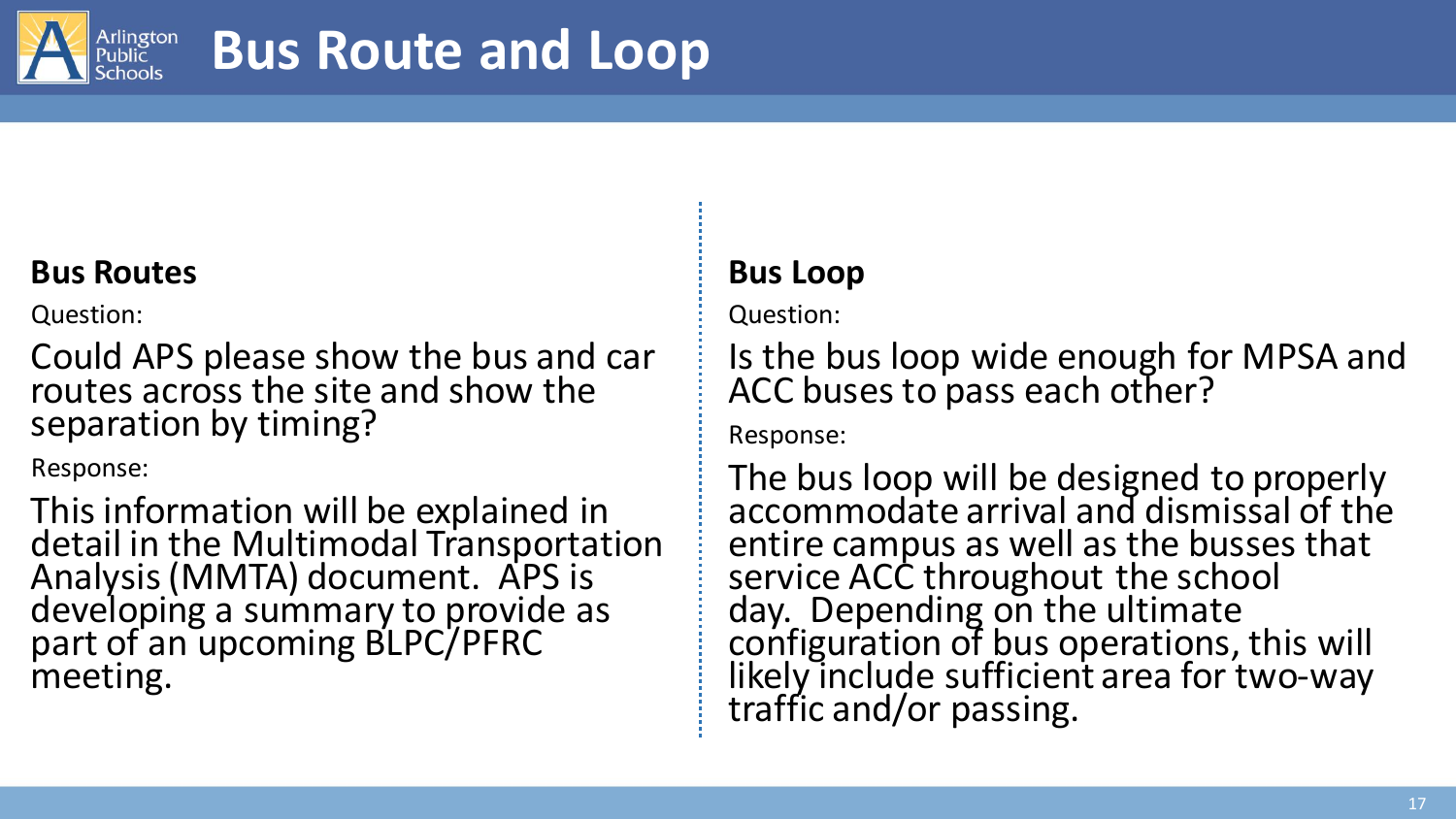

# **Parking**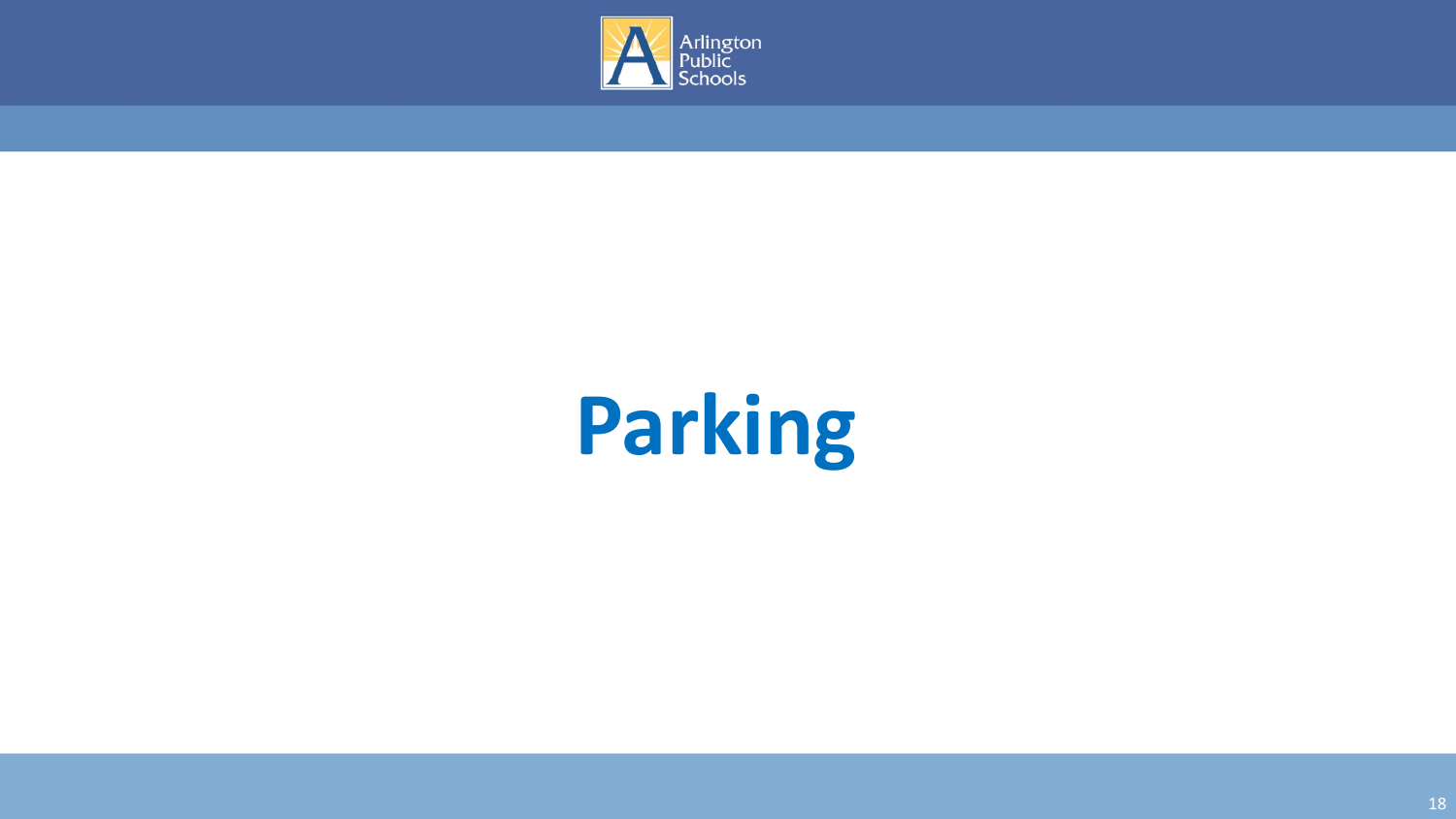

Will there be accessible parking near the entrance of MPSA, the Career Center and Library?

Response:

Yes. In order to provide convenient and accessible parking near all building entrances, APS will collaborate with the Arlington County staff to plan for designated accessible parking spaces provided at the curb on South Highland and South Walter Reed Drive.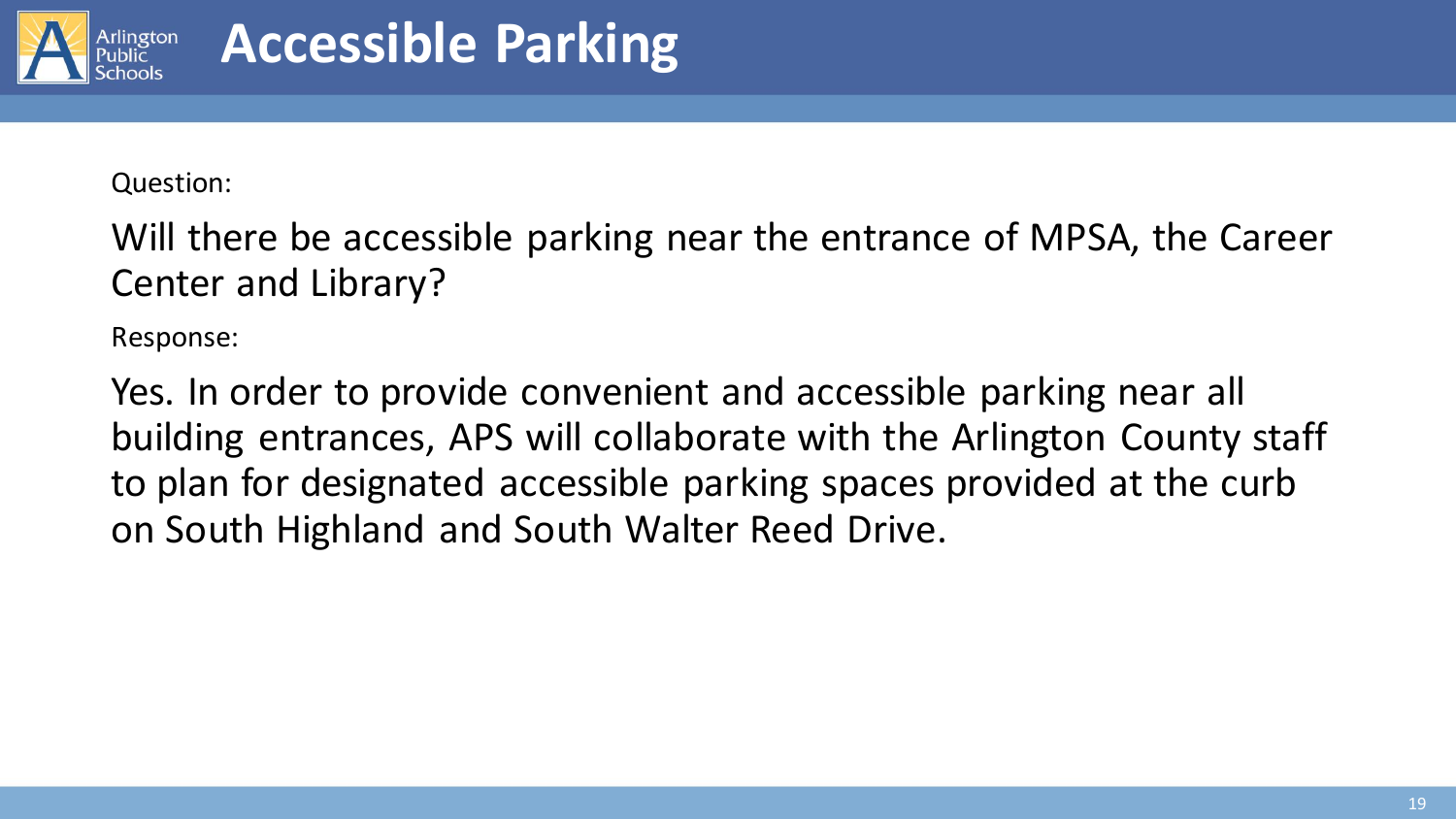

## **Parking**

### **Bicycle Parking**

Question:

Will there be covered bicycle parking close to the building?

Response:

Bicycle parking will be provided at various locations throughout the campus at logical locations that promote and support access via that mode of transportation, including locations such as adjacent to building entrances. APS will consider covered parking using elements such as building overhangs. Due to cost and maintenance concerns, APS does not construct standalone bicycle parking canopies.

### **Street Parking**

Question:

Can there be street parking designated for students?

Response:

Arlington County does not typically permit assignment of a public resource like on-street parking to an exclusive group such as APS students. Exceptions exist, such as the Residential Permit Parking program. Student parking using available and unrestricted on-street parking is a strategy APS is considering for this project. APS is collaborating with Arlington County on appropriate curbside management practices that could be used to support that strategy.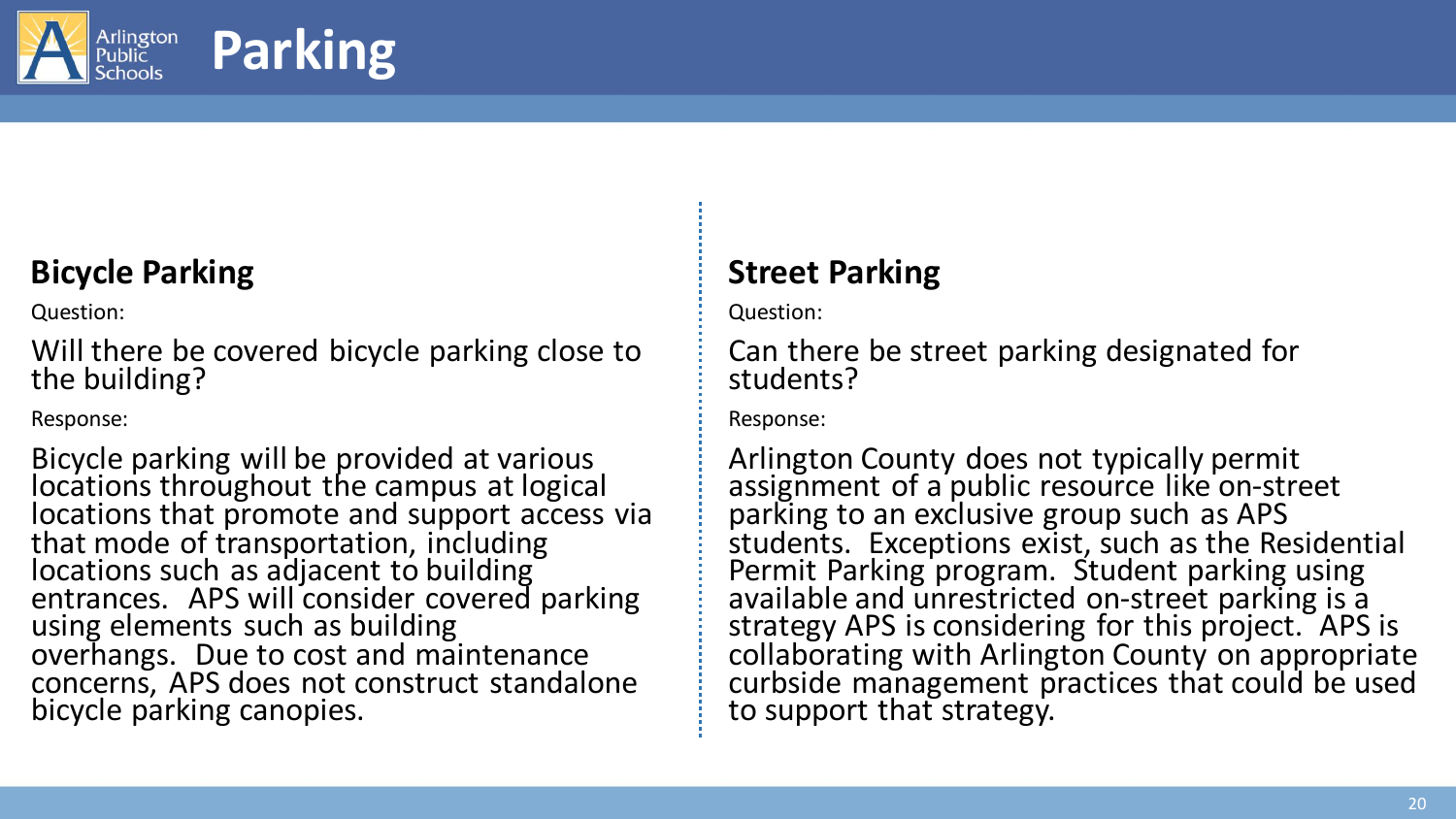

## **Parking Structure**



Question:

Why is APS building a parking structure instead of purchasing the one on S. 9th Street?

Response:

The School Board has directed the Department of Facilities and Operations to provide on-site parking because the ECDC parking garage is not available to be purchased.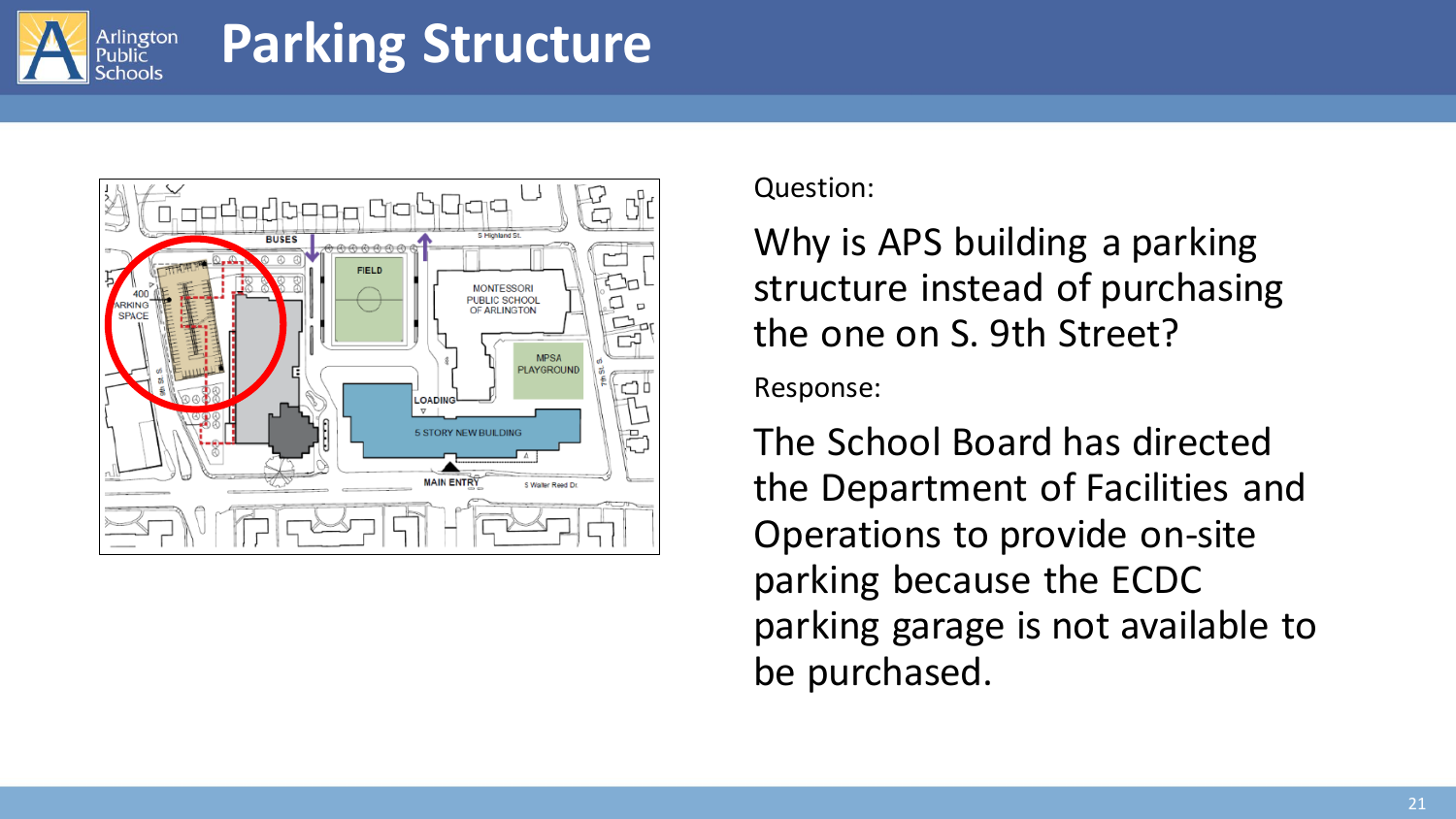

What is the projected need for the parking garage? Does that include parking for students? Teachers? Library staff and patrons?

Response:

The parking garage shown at Meeting #1 is planned to have 400 spaces based on concept design from earlier planning efforts. This number will be revisited as part of the ongoing transportation analysis.

The garage includes parking for the ACC, MPSA, and the Columbia Pike Library. Additional Information:

- Includes spaces for school and library staff and visitors
- Designated spaces that are ADA compliant
- Auto tech program **may be** able to use some spaces
- **May be** some short-term Pick-up and Drop-off parking spaces
- Student parking in the garage would be limited to demand that cannot be provided in other ways during the day. Students would be permitted to use the garage for weekend and evening programs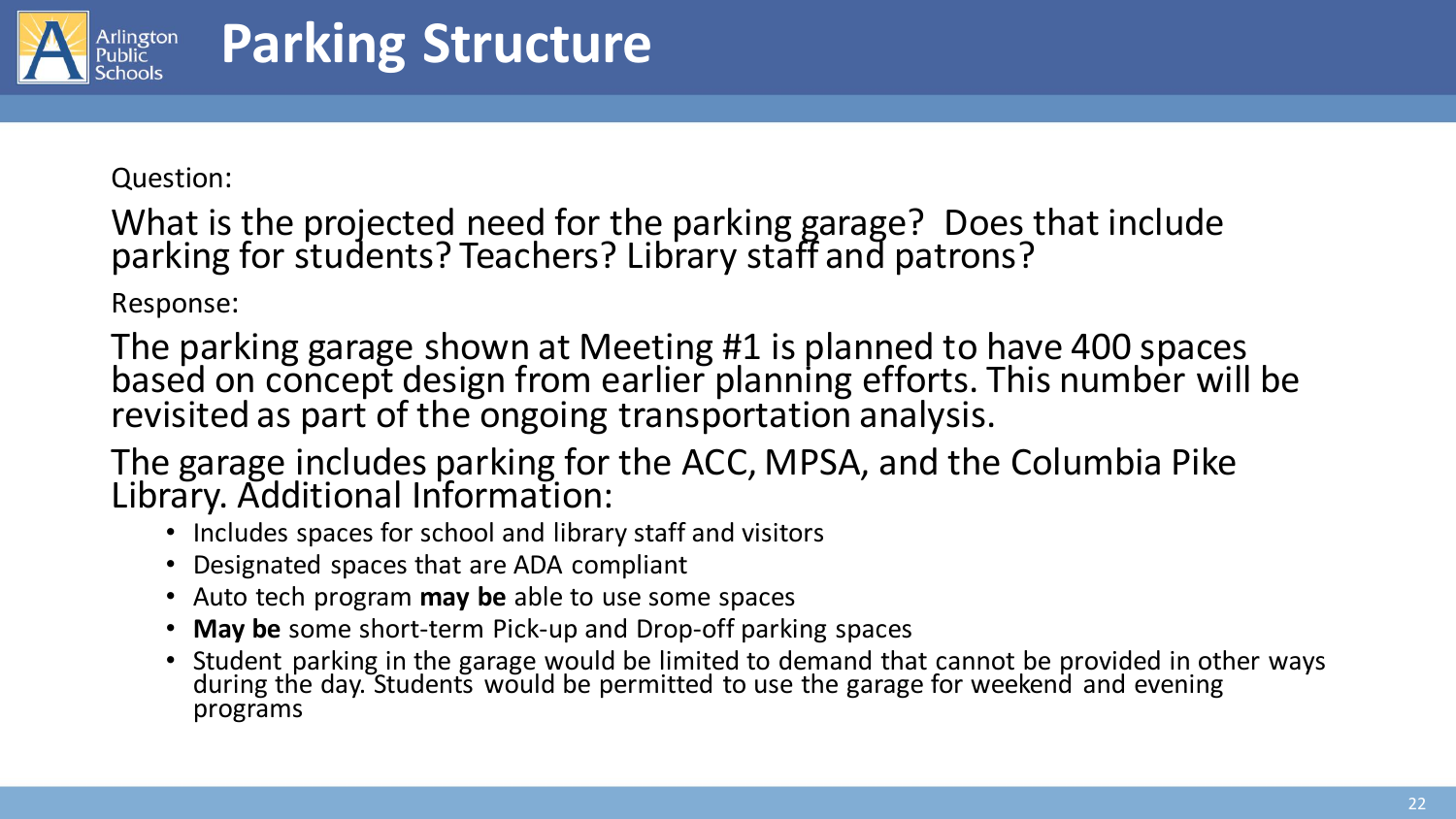

## **Parking Structure**

#### **Use**

Question:

Can the garage have other uses like storage or classrooms?

Response:

Such uses are not likely.

### **Building options**

Question:

Can the garage be built partially underground?

Response:

APS is exploring this possibility; however, it could ultimately be cost prohibitive. Depending on the exact placement of the parking structure and location of entrance(s)/exit(s) a portion of the ground floor of the structure could be located underground.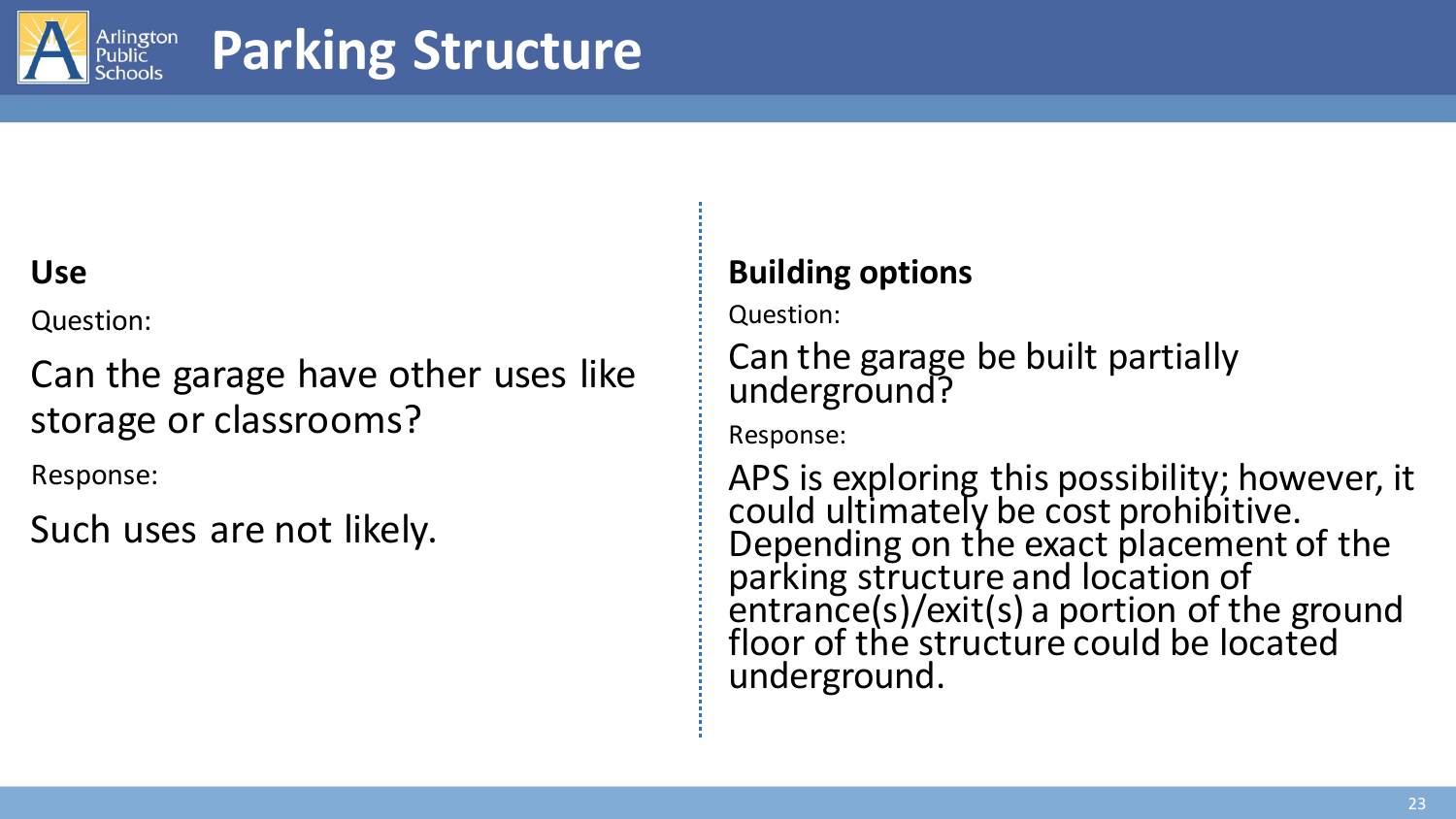

Can APS show a cost comparison between above ground parking, underground parking, and potential hybrid options?

Response:

Underground parking was considered at this site during past studies and was proven to be cost prohibitive. Order of magnitude costs between various types of parking can be found on slide 23 of this [presentation.](https://go.boarddocs.com/vsba/arlington/Board.nsf/files/BLCKDH515DE8/$file/013020-%20Career%20Ctr%20Concept%20Design%20Preview%20Presentation%20-%20rev.pdf) Additional details about the parking garage will be provided concurrently with advancement of the current transportation study. The study contemplates an update to the number of spaces needed based on the School Board project requirements. Size, placement (above, underground, or hybrid) and structure type (flat floor or ramp) are some of the variables that will need to be considered in the cost during the concept design phase.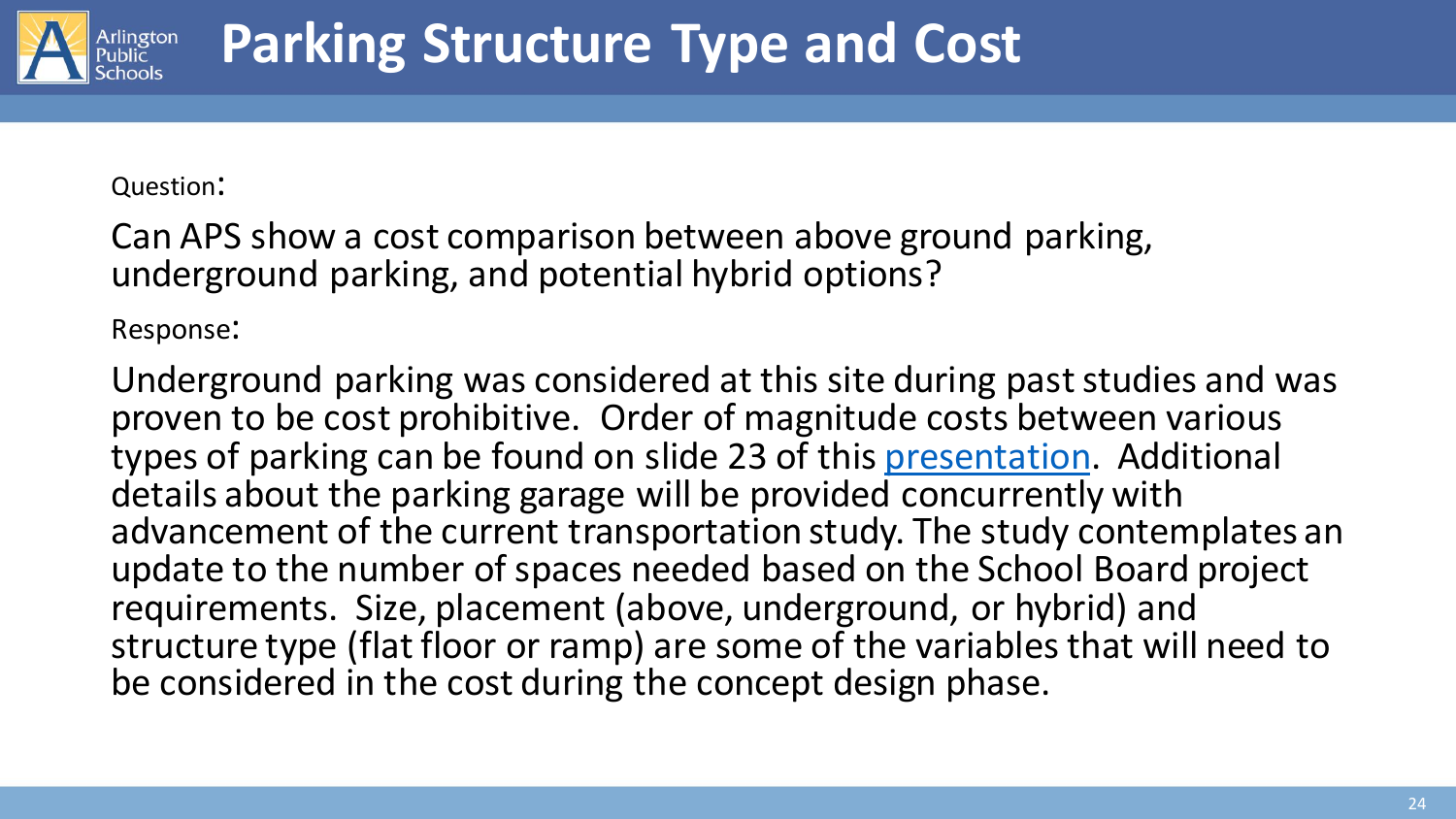

## **Parking Structure**

#### **Future Potential**

Question:

Can the parking deck be built such that additional levels could be added to it in the future?

Response:

That is a possibility as was done by the County at the Trades Center.

#### **Use**

Question:

Can the garage be built so that it can be used by the community for events?

Response:

This may be possible and will partially depend on whether the garage has flat floors or ramps.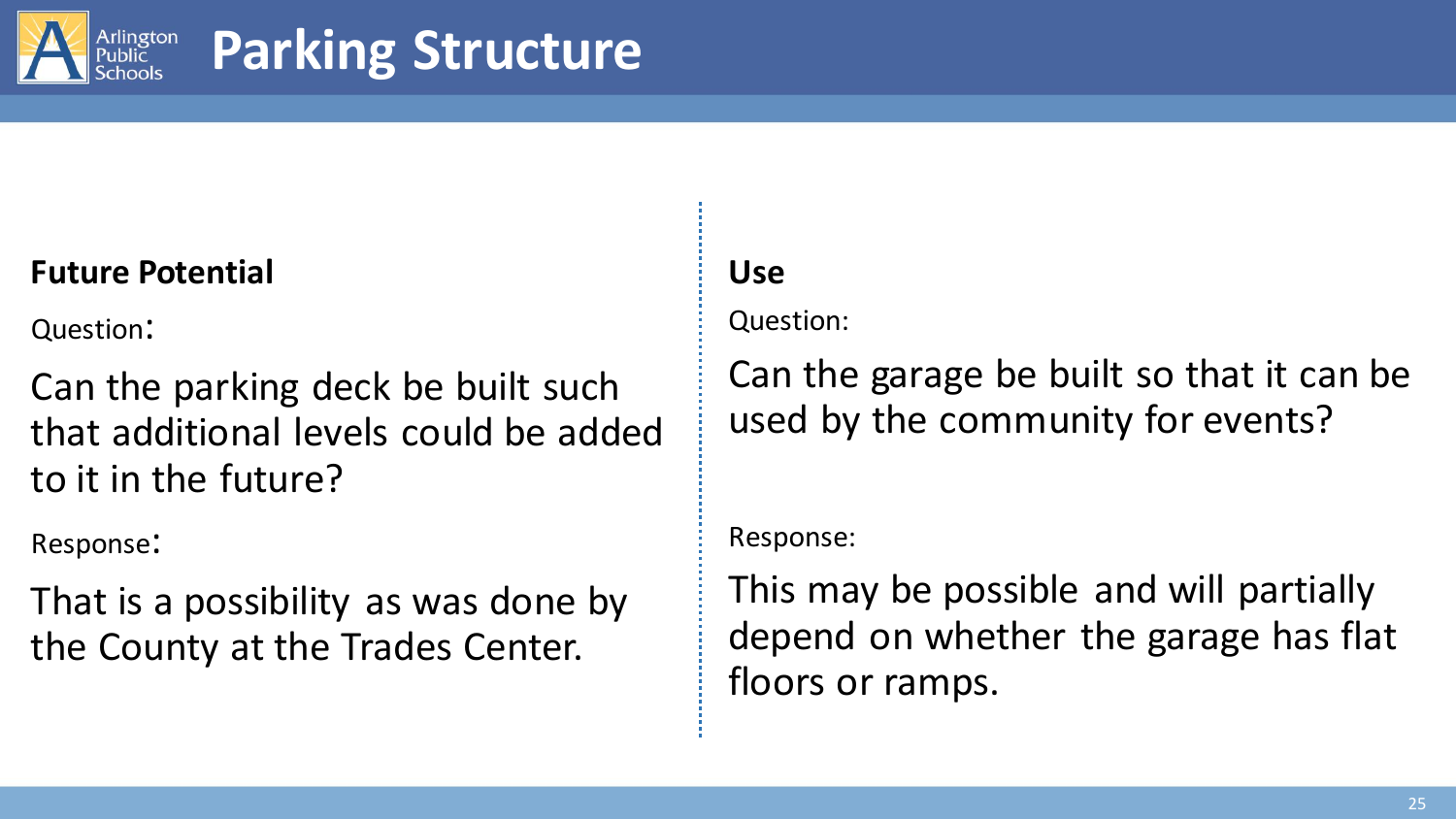

## **Parking Structure**

### **Height**

Question:

How tall is a 400-space parking garage?

Response:

The design, including proposed height, for the parking garage will be developed further with an updated actual number of spaces as the design progresses.

#### **Entrances**

Question:

Can the garage have multiple entrances?

Response:

APS is exploring this possibility.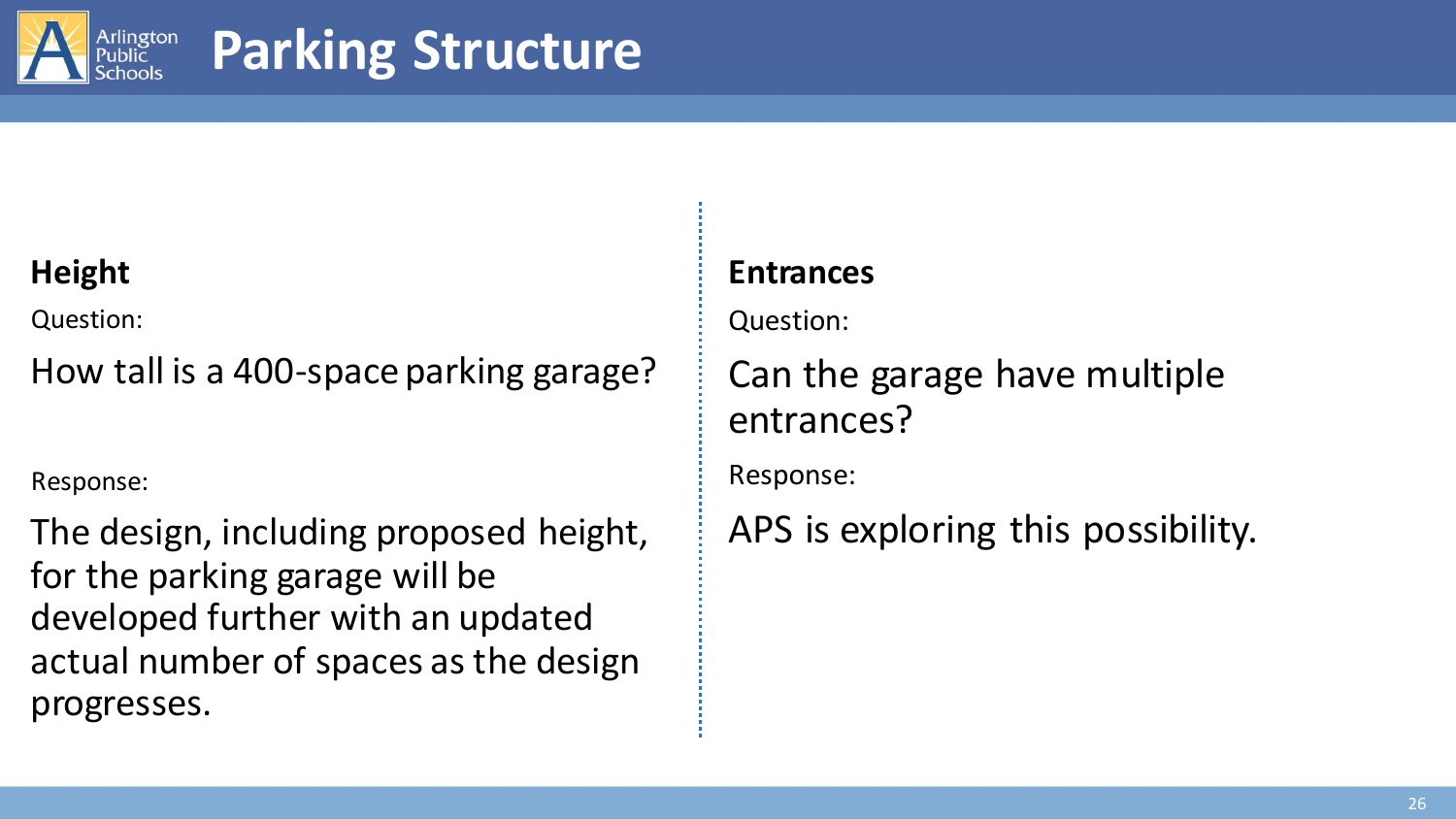

## **Construction and Staging**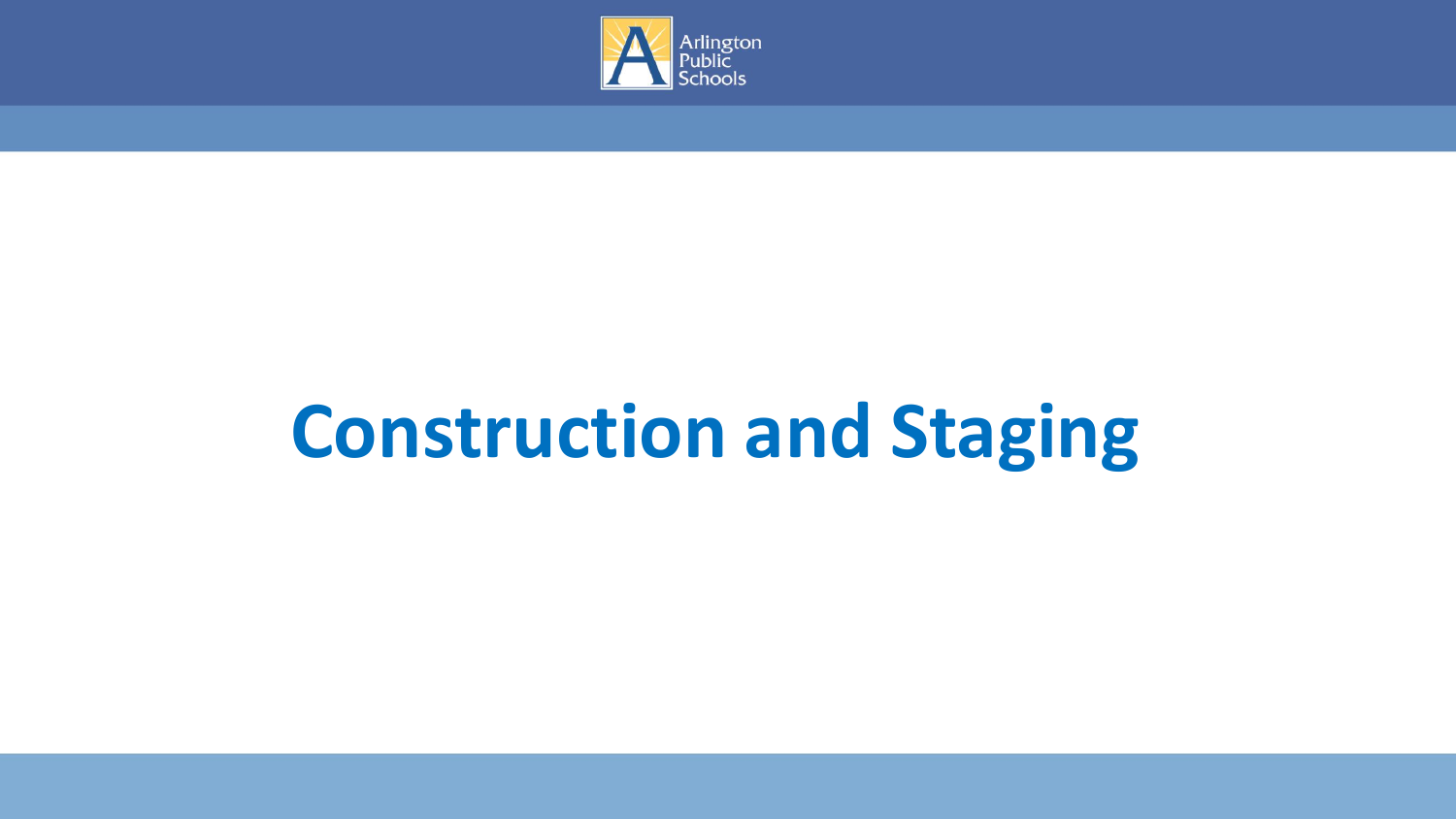

## **Construction Staging**

#### **Details**

Question:

How will construction be staged?

Response:

Construction phasing and staging plans will be developed further along in the design process once the proposed final site plan configuration becomes more definitive.

#### **Parking during construction**

Question:

Will parking be available during construction?

Response:

Parking will be provided for staff through the phases of the project utilizing on and off-site parking.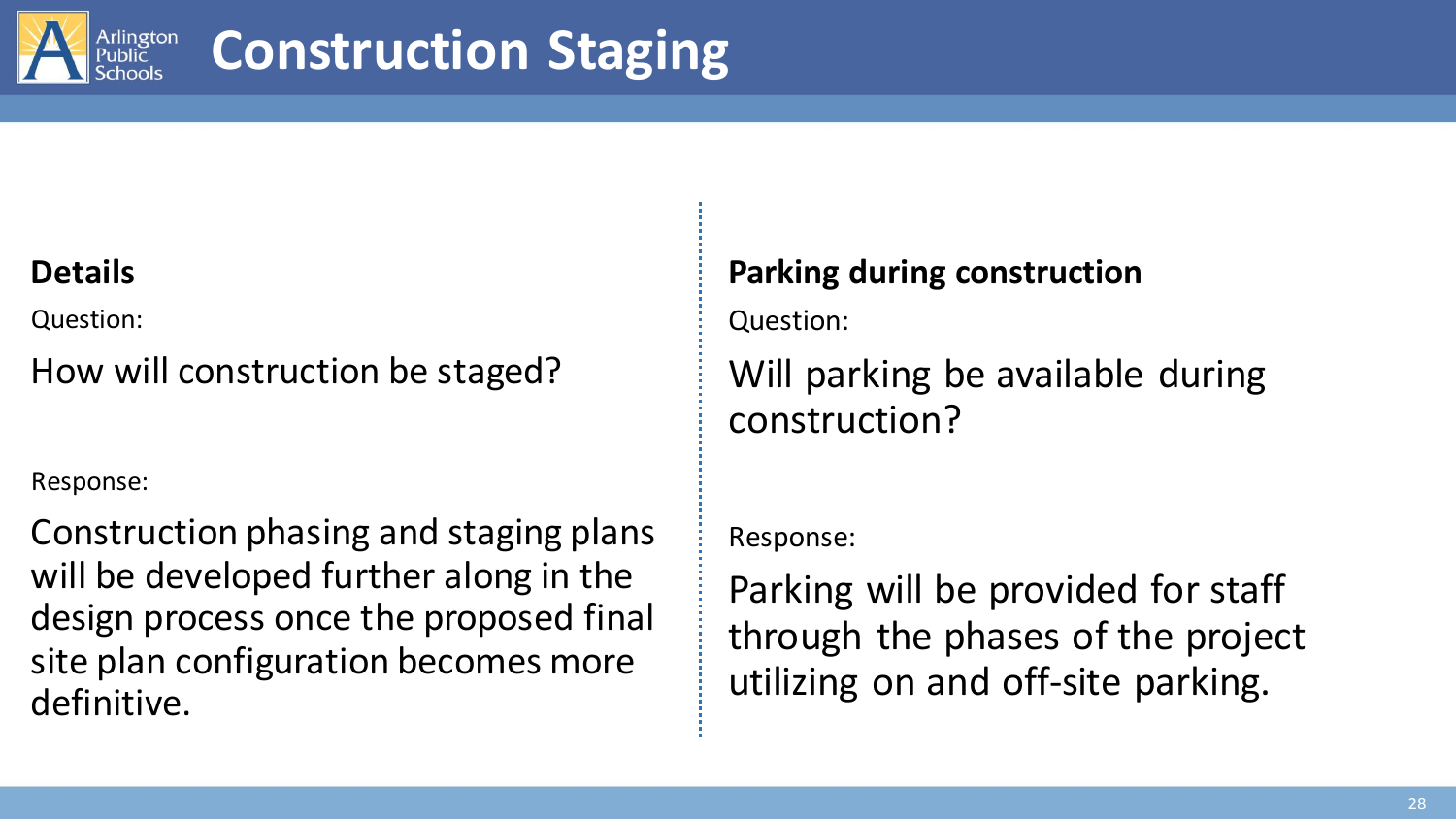

Can construction be done only in the summer?

Response:

Construction on the new building will occur year-round. Since the students will be able to be instructed in the current Arlington Career Center building, this allows the new building to be constructed more quickly because no sections of the building will be inhibited by students or staff during its construction. Year-round construction is necessary to meet the target opening of the new building.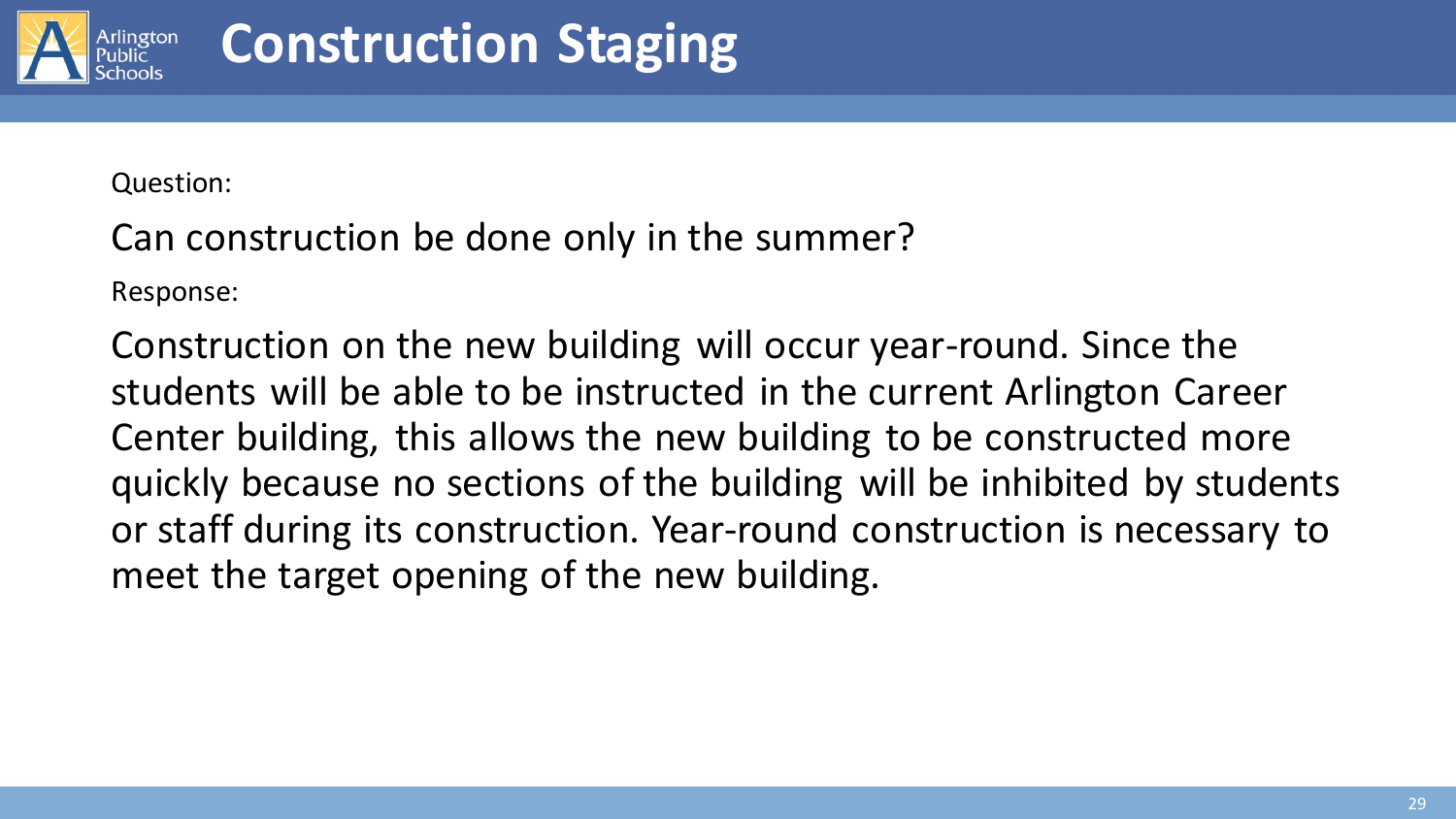

# **Other Topics**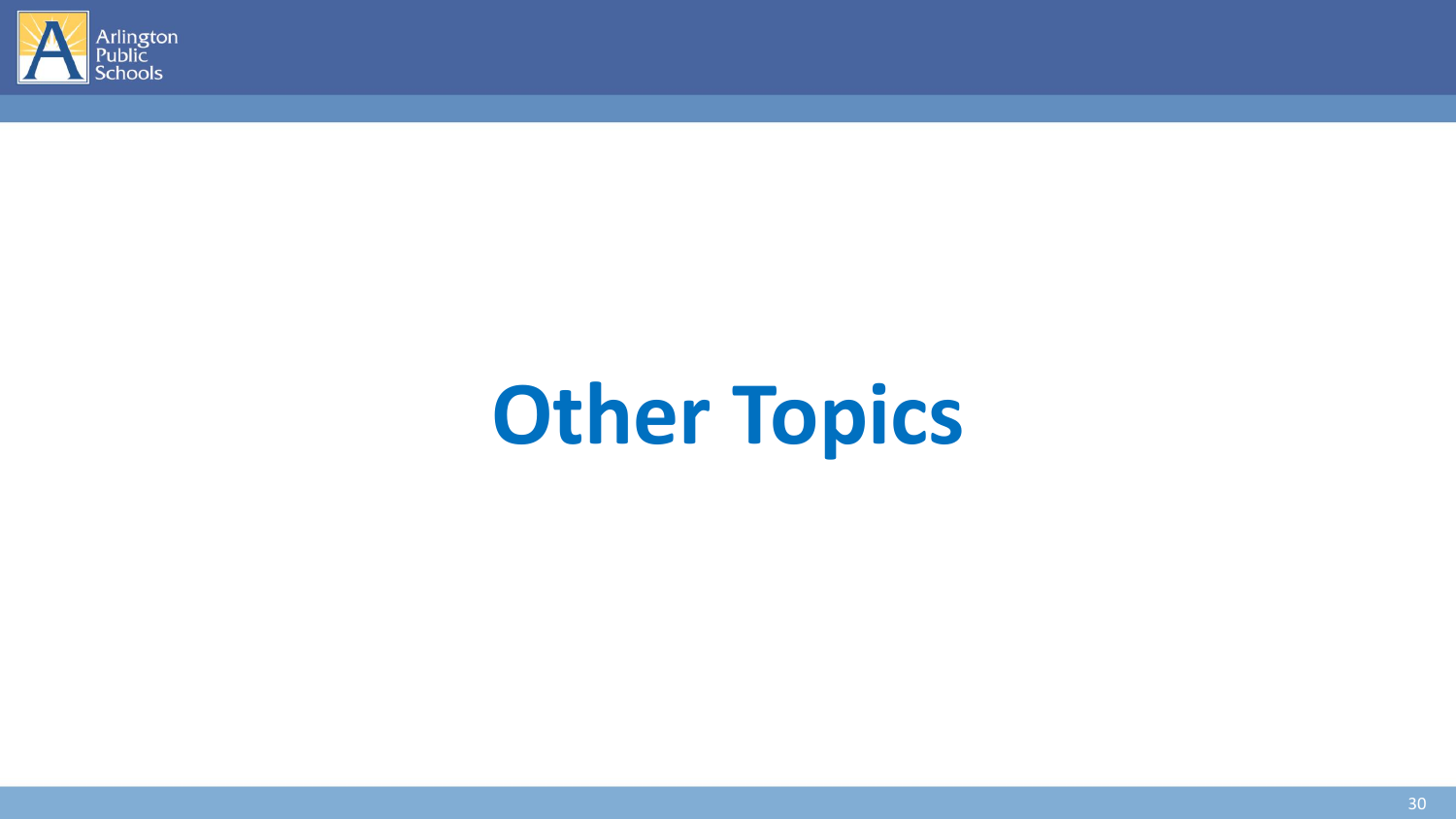

What are the long-term plans for the current ACC and MPSA buildings and their uses on the site?

Response:

The School Board's CIP Direction for the Superintendent's Proposed

- FY 2023-32 Capital Improvement Plan (CIP) establishes a maximum of 2,570 students on the Career Center campus.
- FY 2025-34 CIP will include specific recommendations for the MPSA and ACC buildings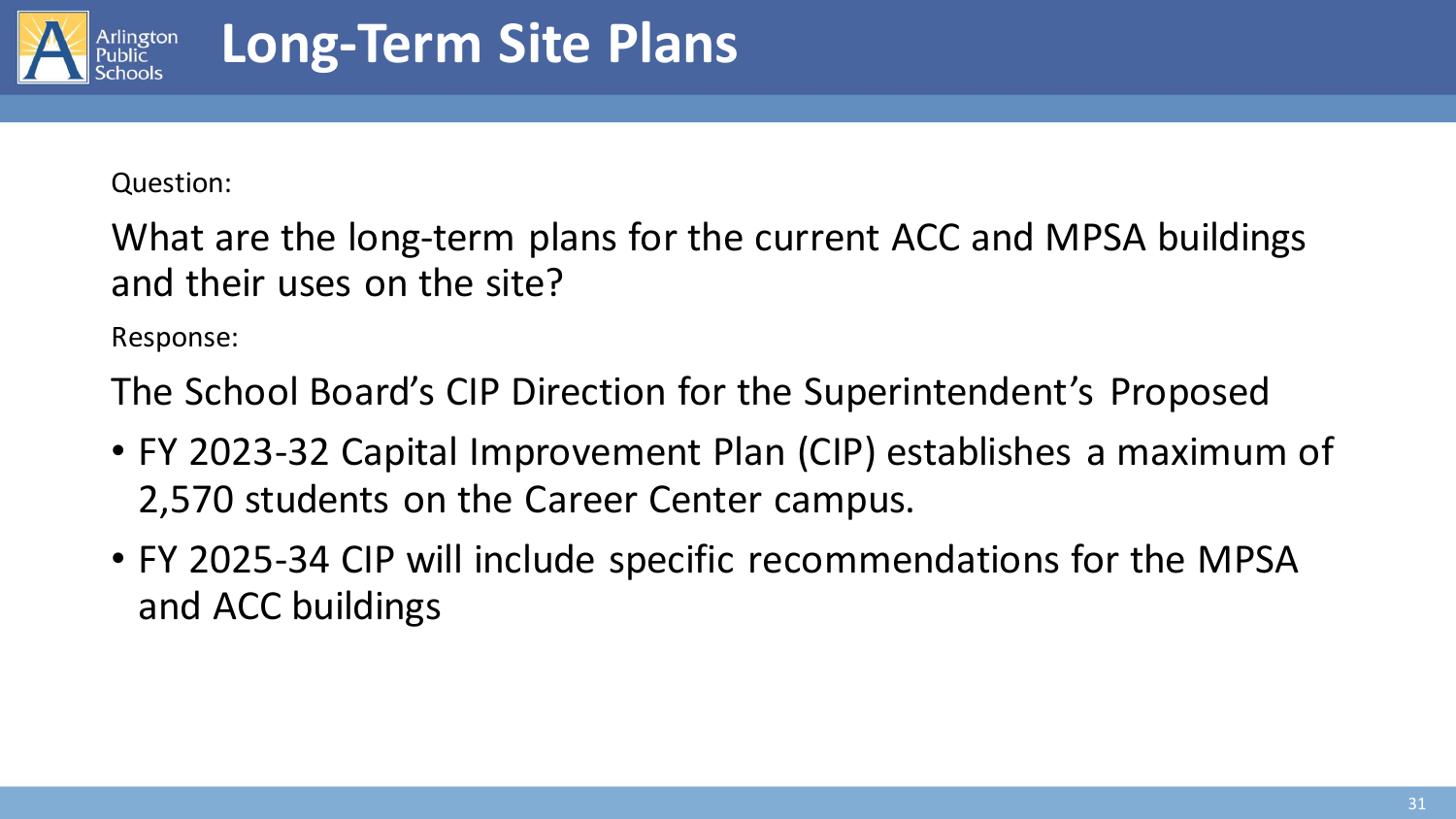

If/when the MPSA building is torn down, how does the planned bus loop and loading dock location constrain creation of field/sport space? Response:

If the MPSA building is removed from the site, the portion of the bus loop that runs east/west adjacent to the building will no longer be necessary for bus operations and could be removed. However, any modifications to the loop as initially designed must consider appropriate bus operations for the facilities that remain as well as maintaining service access to the new ACC.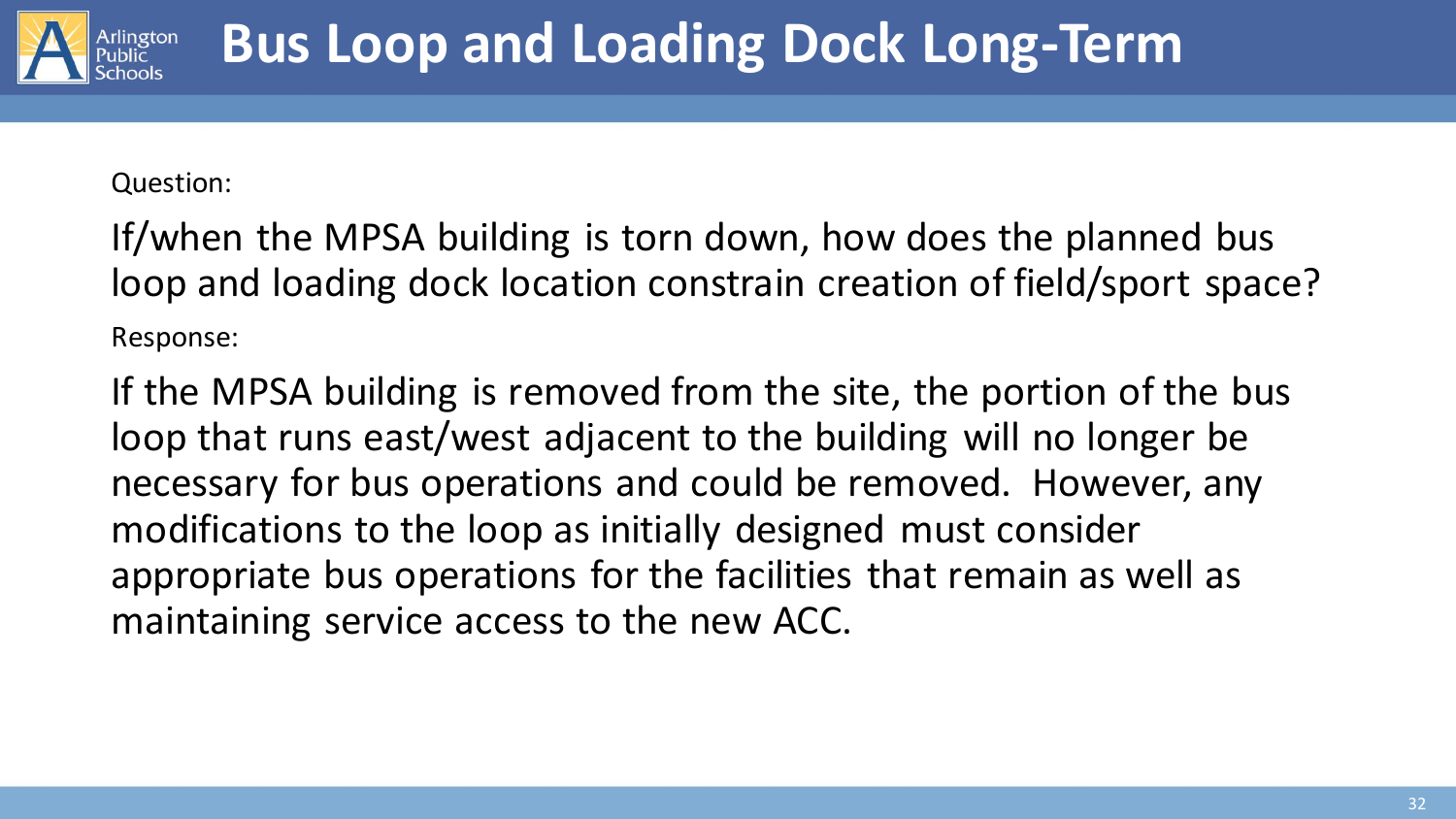

## **ACC Programs**

Question:

Are programs currently at the Arlington Career Center (ACC) being eliminated?

Response:

No, all the programs currently available at ACC will continue and the new building and additional students will be able to access the programs. Information about each of the current programs may be found at: [careercenter.apsva.us/career-technical-education-cte/cte/](https://careercenter.apsva.us/career-technical-education-cte/cte/)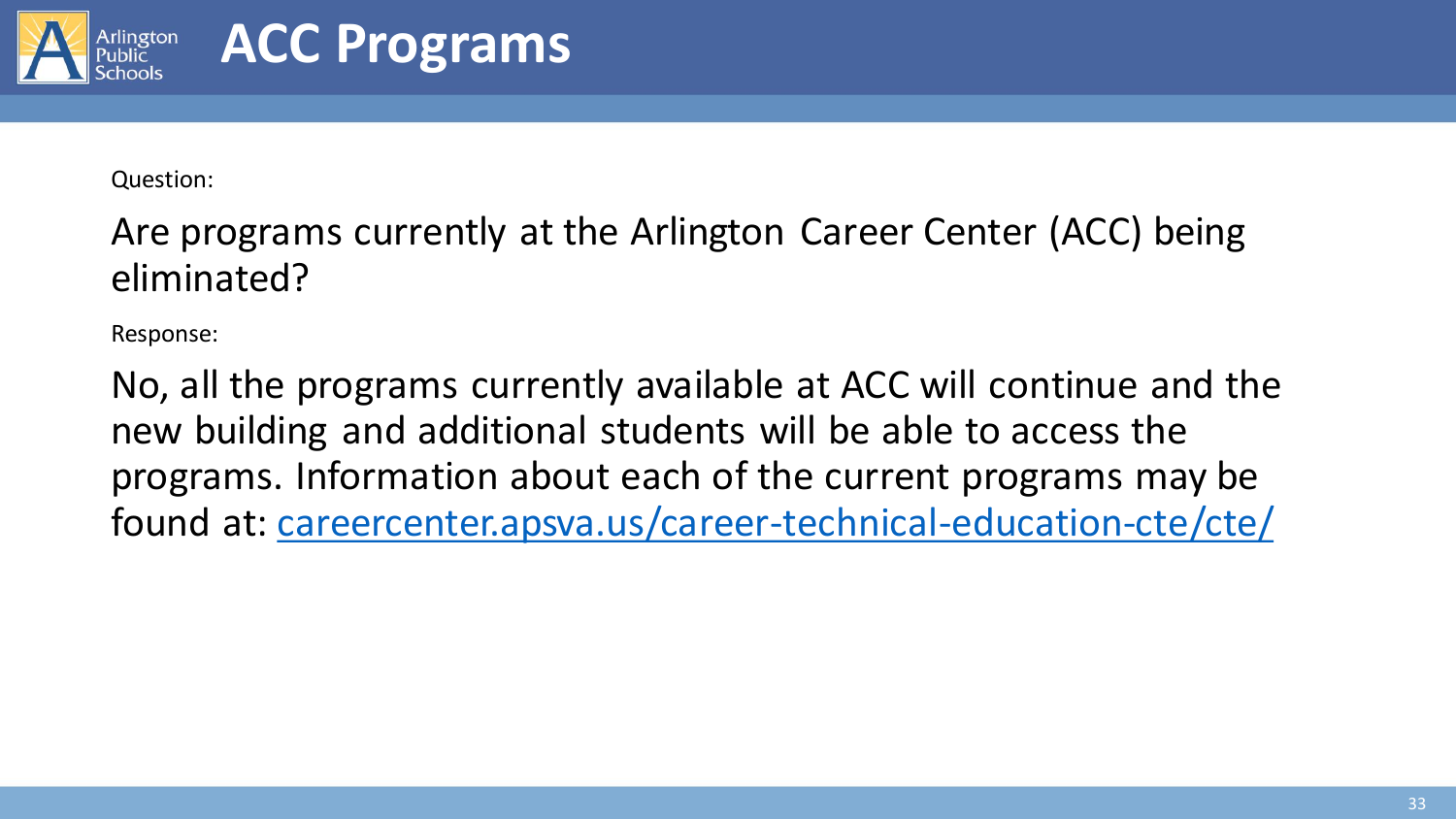

## **County Library and Sustainability**

### **County Library**

Question:

What is the long-term plan for the County library on the site?

Response:

The lease agreement with Arlington County Government provides for the use of the building by the library until it decides to move it.

#### **Geothermal and Solar Energy**

Question:

Are there plans for geothermal or solar energy use at the site?

Response:

Due to site and phasing constraints, there are no plans for geothermal energy. Depending on the design of the roof area, installing solar panels is a possibility. The project will use multiple strategies to reduce energy consumption and otherwise create a "sustainable" building.

The project is required to be designed to be LEED Silver at a minimum.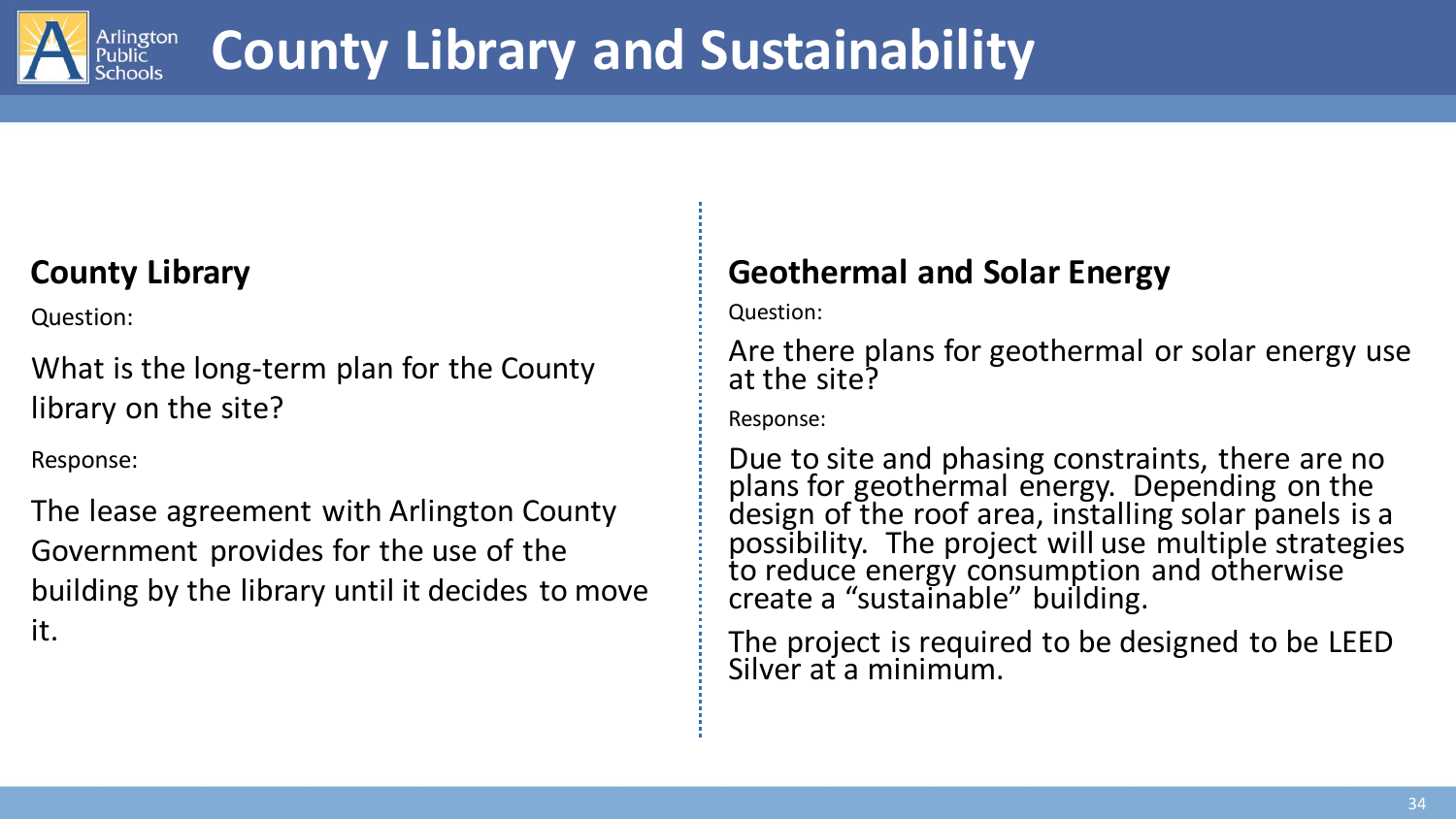

## **Educational Specifications and Capacity**

Question:

Please explain the difference between the new ACC building capacities as shown in

- Educational specifications (Ed. Specs) with 1,550 and 1,100 students (see [www.apsva.us/wp-content/uploads/2022/01/BLPC-Meeting-One-Discussion-Guide.docx](https://www.apsva.us/wp-content/uploads/2022/01/BLPC-Meeting-One-Discussion-Guide.docx) )
- SB's CIP direction defining capacity of 1,795 and 1,345

(see [go.boarddocs.com/vsba/arlington/Board.nsf/files/C88QF26869B7/\\$file/G-1%20CIP%20Direction-%20Presentation.pdf\)](https://go.boarddocs.com/vsba/arlington/Board.nsf/files/C88QF26869B7/$file/G-1%20CIP%20Direction-%20Presentation.pdf)

Response:

Ed. Specs are based on the spaces required for each program

Each space has a capacity.

All spaces are added and multiplied by a capacity factor recognizing that all spaces are not occupied 100% of the time provides a "Building Capacity"

|                       | <b>Ed. Specs defining spaces required,</b><br>not fully utilized | <b>Building Capacity</b> |
|-----------------------|------------------------------------------------------------------|--------------------------|
| Base Ed. Specs        | 1,550                                                            | 1,795                    |
| Alternative Ed. Specs | 1,100                                                            | 1,345                    |